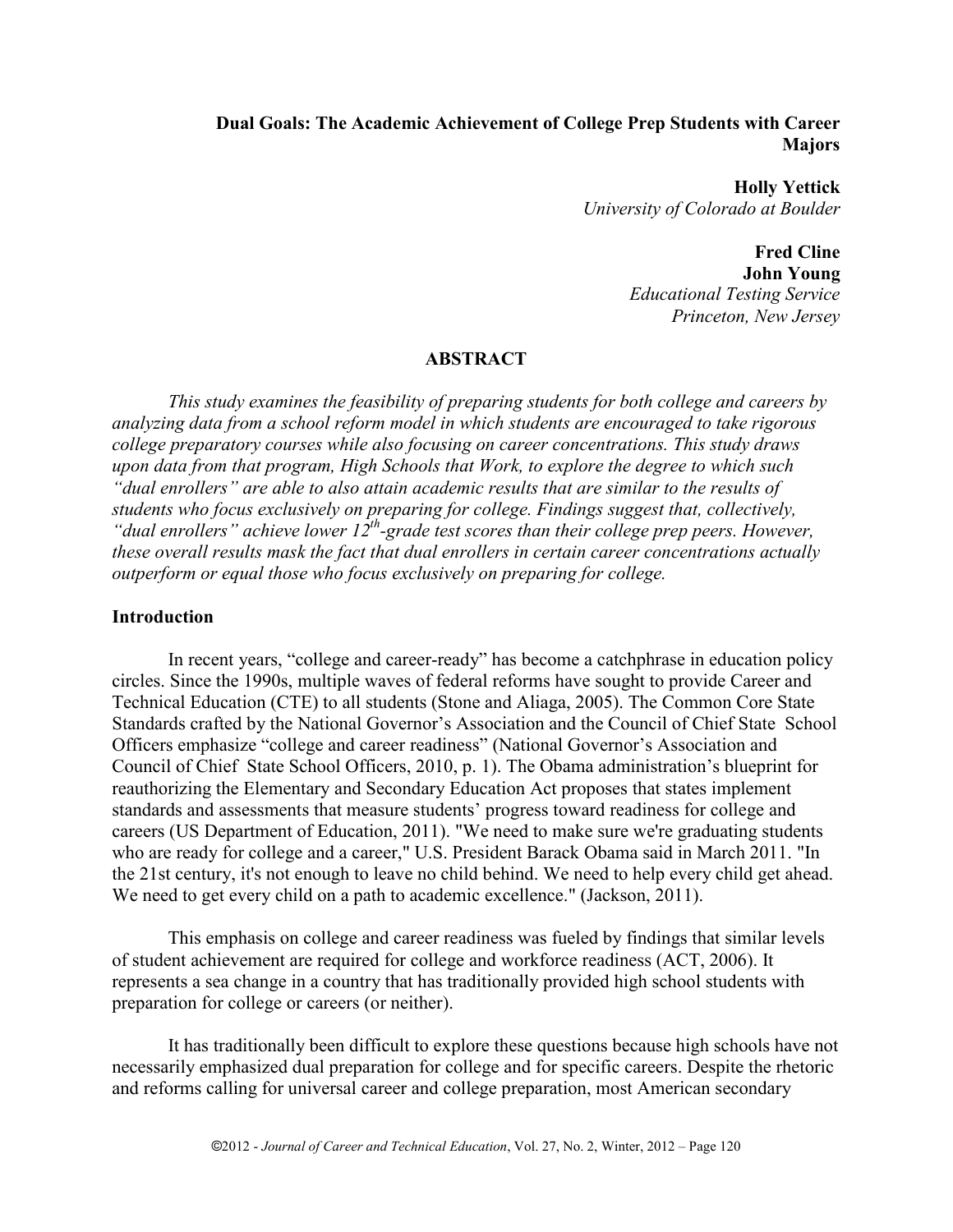schools remain stratified into ability groups or tracks. Rare today are the overt and formal systems that once placed students into either college or career-preparation paths (Lucas, 1999). Yet the current flexible, choice-based tracking systems still tend to produce students who either fulfill the course requirements for colleges or focus on preparing for a career. (Lucas, 1999; Oakes, 2005). A third group emerges from high school without training for a specific career or completing the courses they need to enter college without remediation (Hallinan, 1994; Oakes, Selvin, Karoly, & Guiton, 1992; Stone & Aliaga, 2005). Only recently have CTE and general school reform efforts led to the emergence of a fourth pathway in which students both fulfill college requirements and prepare for a career (Stone & Aliaga, 2005). "Dual preparation" is Stone and Aliaga's term for this fourth pathway. Based on estimates by Levesque, Wun and Green (2011) fewer than 4% of America's 2.7 million 2005 high school graduates (or 102,060 students) dual enrolled by taking at least four credits in a single CTE concentration while also following a college preparatory curriculum consisting of at least four years of coursework in English, three in math, two in science, two in social studies and two in foreign language (Levesque, et al. 2011; Shettle, et al. , 2007). That's up from 2% in 1990 (Levesque et al., 2011). It is likely that the percentage of dual enrollers will continue to escalate because academic requirements have increased for all high school students, including students with CTE concentrations (Aliaga, Kotamraju & Stone, 2012).

Dual preparation is the focus of this research study. *High Schools That Work* (*HSTW*) is one of the most established models of dual preparation. An initiative of the Southern Regional Education Board, *HSTW* was started in 1987. The program now boasts more than 1,200 sites in 30 states. Its goal is to prepare every student for college, a career or both by providing rigorous academic coursework and high-quality training in a specific CTE concentration area. The program's recommended curriculum calls for at least four years of rigorous mathematics and English courses and three years of science courses. In addition, career-technical students are advised to take at least four courses in a single CTE concentration such as business or agriculture.

*HSTW* data is well-suited to exploring the feasibility of universal college and career preparation because the schools that adapt the program contain relatively high numbers of dual enrollers. (Nearly 12% of the *HSTW* students in the class of 2008 dual enrolled.) However, not all students in *HSTW* schools choose to follow the program's recommended dual enrollment path. This means that a comparison group is available of students who focus exclusively on college preparation, CTE students who do not prepare for college, and students who prepared neither for college nor careers. This research study focused on comparing dual enrollers to these three other groups. A finer grained set of comparisons examined the relative achievement levels and dual enrollment rates of students preparing for different types of careers (e.g. finance versus hospitality and tourism).

For the purposes of clarity, the following terms will be used throughout this paper. Students will be referred to as "college prep" if they take at least four years of college-prep English, four years of math at the algebra level or higher and three years of college-prep, laboratory-based science. Students will be referred to as CTE if they take at least four courses in a single CTE concentration. (The rationales for these definitions are explained in the Methodology section of this paper.) Students will be referred to as "dual enrollers" if they meet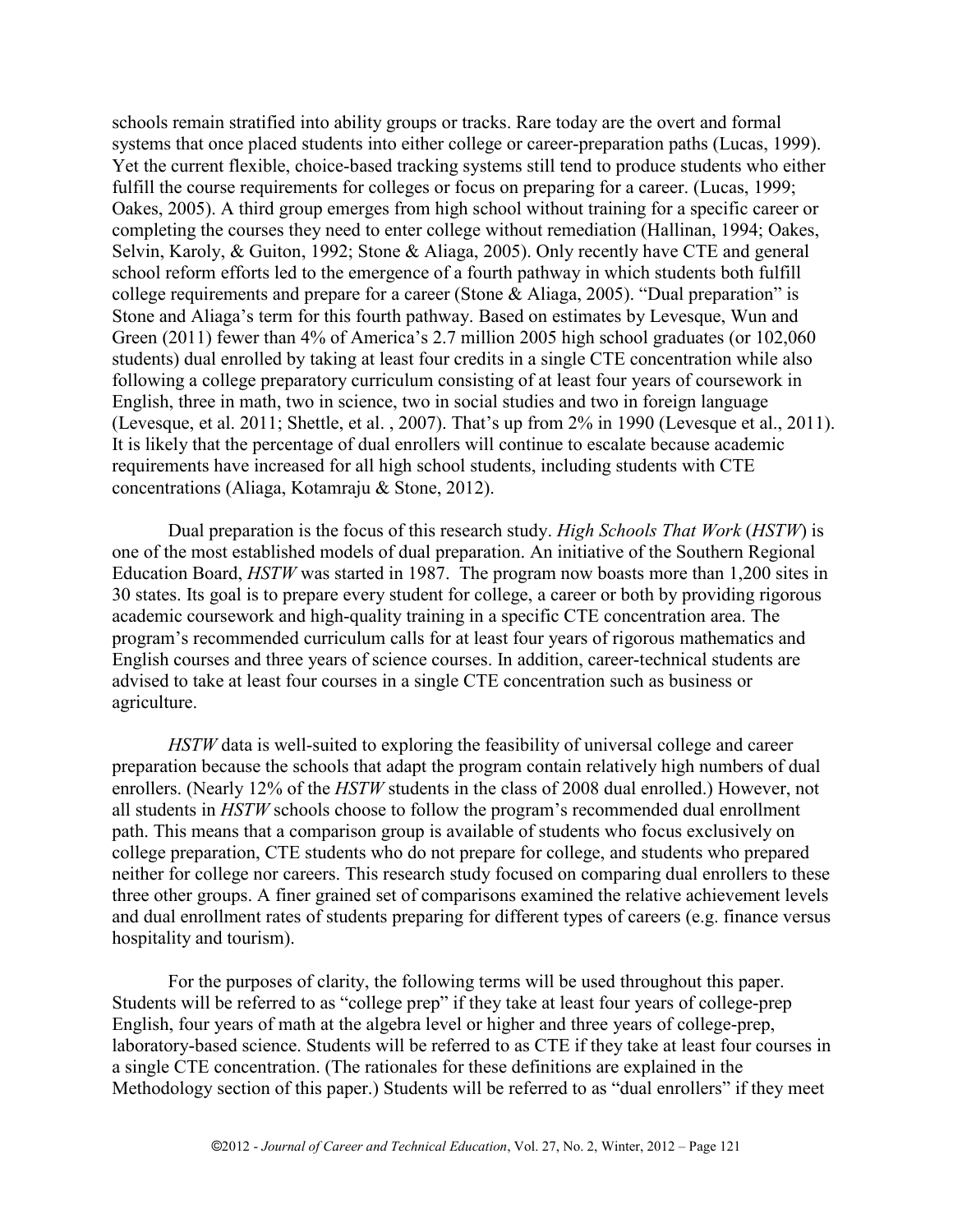*both* the college-prep and the CTE criteria. The remaining students in this study met neither the criteria for college prep nor CTE. They will be referred to as "general" track students.

## **Conceptual Framework**

Since the early nineteenth century, American high schools have used "tracking" to sort students according to their perceived ability levels (Oakes, 2005). Classic conceptions of tracking relied upon explicit efforts to funnel higher-performing students into clearly-defined college prep tracks and lower-performing students into clearly-defined vocational tracks. (Often, these tracks coincided with ethnicity and socio-economic status.) In the sixties and seventies, many schools made strides toward dismantling this style of simplistic, top-down overt grouping (Lucas, 1999). Students are generally now permitted to combine CTE and college prep coursework, resulting in a situation in which nearly everyone is involved in some way in CTE (Aliaga, Kotamraju & Stone, 2012). Additionally, the recent college-for-all movement has led to overall increases in academic coursework requirements. Given these developments, Aliaga et al. (2012) argue that it is no longer relevant for researchers to classify students dichotomously as CTE versus academically focused. Further, they suggest that heavy CTE course loads are no longer signals that a student has been relegated to the lower tracks due to special needs or poor academic performance. The very existence of the dual enrollment category would appear to provide some support for these views.

Yet tracking scholars contend that tracking survived the dismantlement of the old vocational/college prep dichotomy (Oakes, 2005). In a movement Lucas describes as the "unremarked revolution" tracking in the sixties and seventies became less overt and more complex (Lucas, 1999, p. 131). Like the old system, the new one still provides different paths for higher and lower-performing students. Yet because tracking is no longer out in the open or imposed from above, many students are unaware that their seemingly low-stake course selections are actually pathways to very different places. For instance, students who choose CTE classes rather than foreign language electives may not realize that they are making themselves ineligible for admissions to many four-year colleges.

This study proceeds from the theories and research of Lucas and others that the practice of tracking may have changed but it has not withered away. As such, we aim to examine where dual enrollment fits into the longstanding tradition of creating distinct paths for students perceived to be of lower and higher ability. One possibility is that dual enrollment is a means of *de*tracking, a pathway that permits students to prepare for careers while truly experiencing the same level of academic rigor previously preserved for those in the higher tracks. If this were the case, one might expect the achievement of dual enrollers to match the achievement of college prep students who are not enrolled in CTE. Another possibility is that dual enrollment is yet another iteration of a track. Perhaps it is a rung below or a step above the college preparatory track. Further, it is also possible that ability groups or "tracks" exist within CTE's many concentrations. Is a student who concentrates on truck driving as likely to complete her college prep coursework as is a student who concentrates on engineering? If so, how does her performance compare to that of her college prep peers? By exploring questions like these, we hope to gain a better understanding of dual enrollment's location vis-à-vis the tracking structure.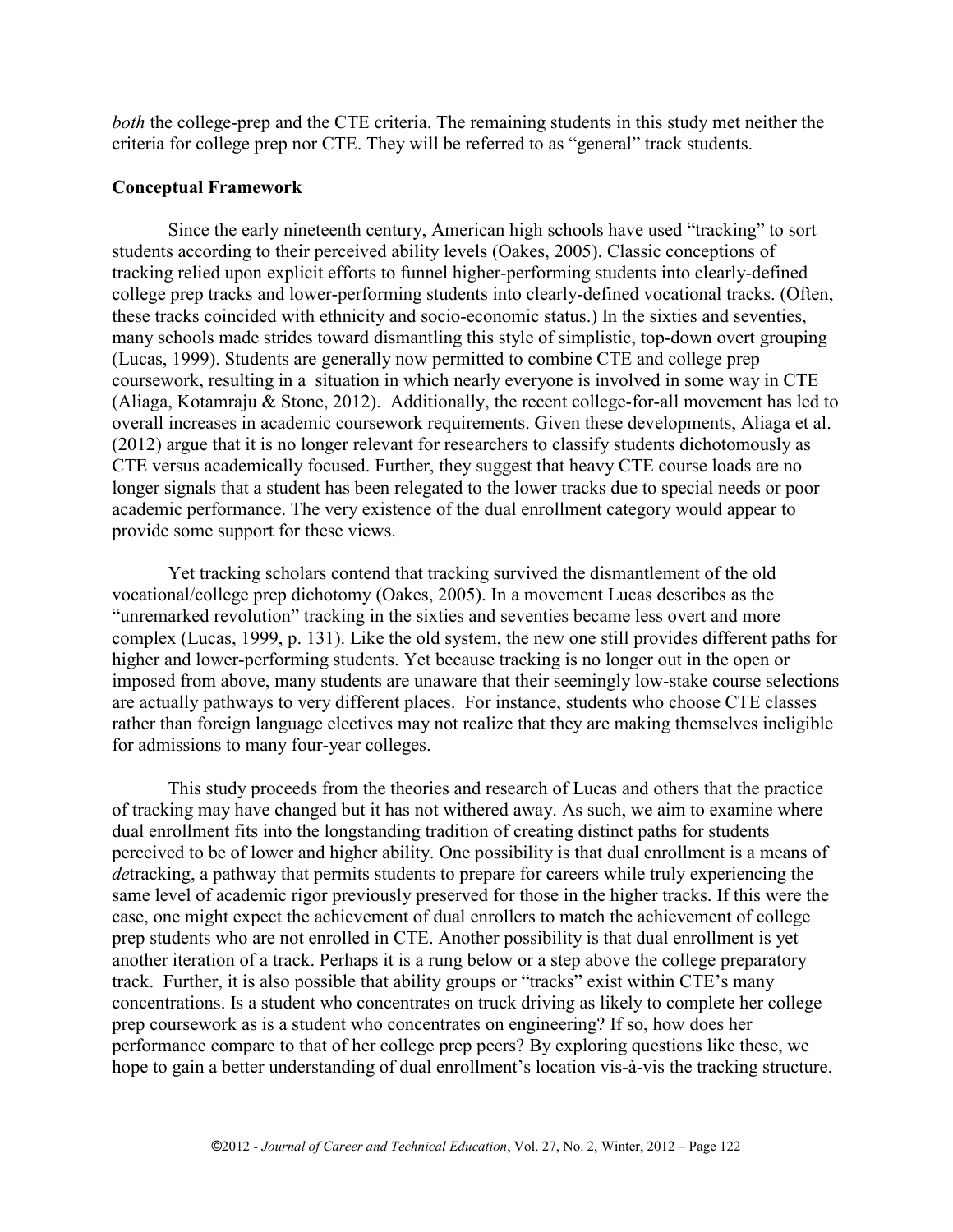#### **Literature Review**

#### *Background: CTE Versus non-CTE Students*

Of the 2.7 million students who graduated from American high schools in 2005, 92% took at least one CTE course and 21% completed a CTE concentration of at least four courses in a single occupational area (Levesque et al., 2008; Shettle et. al, 2007). These CTE concentrators have historically underperformed their peers on measures of academic achievement. However, researchers have traditionally found that much of the gap is associated with CTE students arriving in high school less prepared than their peers then proceeding to take less rigorous academic coursework (Bae, Gray & Yaeger, 2007; Levesque et al., 2008). CTE students also have lower educational aspirations than their non-CTE peers and are more likely to come from low-income families (Agodini, Uhl & Novak, 2004). This suggests that CTE, indeed remains a lower rung of a tracked system.

However, the achievement gap between CTE and non-CTE students has narrowed in the past 20 years as legislation such as the 2006 Perkins Act has encouraged CTE students to take more rigorous academic coursework. (Levesque et al., 2011; Levesque et al., 2008). In essence, overall CTE achievement has increased and the CTE/non-CTE gap has narrowed as greater numbers of CTE students have become dual enrollers. Studies that control for student characteristics such as high school preparation levels suggest that CTE coursework has a neutral effect on academic achievement (Levesque et al., 2011).

However, most studies that compared CTE and non-CTE participants do so without sorting out dual enrollers from CTE students or distinguishing between college-prep and general track students. Three exceptions are studies by Stone and Aliaga (2005), Plank (2001) and Levesque et al. (2000). Stone and Aliaga (2005) analyzed the 1997 National Longitudinal Survey of Youth. After controlling for student characteristics (gender, race, parent education, school location and  $8<sup>th</sup>$ -grade GPA), they found that the GPAs of dual concentrators were lower than the GPAs of their college preparatory peers but higher than the GPAs of CTE or general track students. General track students had the lowest GPAs of all. In examining the 1988 National Education Longitudinal Study, Plank (2001) also found that dual concentrators lagged slightly behind college prep students (on student achievement tests) even after controlling for gender, race, socio-economic (SES) status and eighth-grade test scores. Unlike Stone and Aliaga (2005), he found that CTE students –not general track students--had the lowest scores of all. Finally, in their analysis of data from the National Education Longitudinal Study of 1988, Levesque et al. (2000) found no statistically significant differences between the mathematics, reading and science test score gains made between grades 8 and 12 by dual enrollers and college-prep students. Both dual enrollers and college prep students outperformed CTE and general track students. CTE and general track students made similar gains in reading while general track students made slightly greater gains in math and science. Levesque et al. (2000) also found that dual enrollers were also almost as likely as college prep students to be enrolled in college two years after graduation. Both groups were more likely to enroll in college than either CTE or general track students.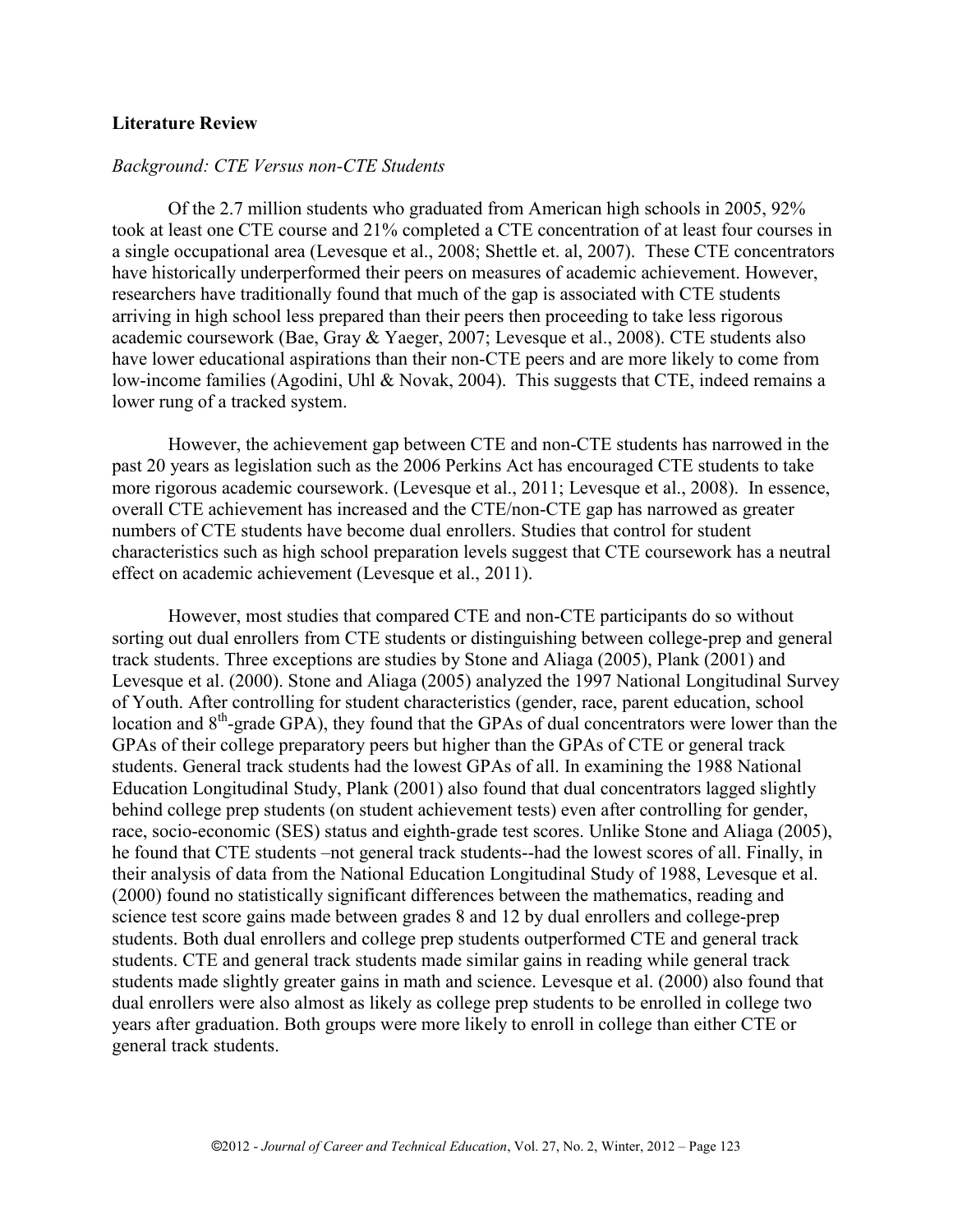### **Student Achievement and Dual Enrollment within CTE Subspecialties**

Research suggests that CTE students and dual enrollers differ not only from non-CTE students but from one another. Specifically, within the CTE/dual enrollment pathways, students in different career concentrations experience different rates of dual enrollment and different levels academic achievement.

Hudson and Hurst (1999) found that dual enrollment rates varied widely by CTE specialty, ranging from 3% for food service and hospitality to 43% for technology and communications. Levesque et al. (2011) found students in different concentrations had different science course-taking patterns and scores on the National Assessment of Education Progress (NAEP)  $12<sup>th</sup>$ -grade science exam. (They defined students as CTE concentrators if they had taken at least two courses in a particular subject area.) The number of science courses ranged from 1.6 for construction and architecture students to 2.6 for computer and information science students. NAEP science scores ranged from 126 for culinary arts students to 155 in computer and information science on a scale of 0 to 300. Additionally, Levesque et al. (2008) found that the more CTE credits a student earns, the more likely he is to take a lower-level math course in grade 9. But this only holds for certain occupations (agriculture, mechanics and repair, materials production, construction, food service and hospitality, and personal service.) In the areas of computer technology and communications technology, students who earned more CTE credits were more likely to take harder mathematics classes in ninth grade.

## **Research Questions**

Castellano, Stringfield and Stone (2003, p. 260) singled out *HSTW* as "an appealing design because it has shown success with vocational students, many of whom are at risk of dropping out of high school." They noted that participation in *HSTW* is associated with improved achievement, attendance, graduation, and postsecondary enrollment. However, they suggest that the limitations of past studies on *HSTW* signal the need for further research on the reform. More generally, they note that the intersection between CTE and academic reforms has been "seriously understudied." (Castellano et al, 2003, p. 263).

Because dual enrollment is a relatively recent phenomenon, it has also been understudied to the point where it is not clear where it fits into the highly, if informally stratified or "tracked" structure of the American high school curriculum. Further, relatively little research has examined the interaction between dual enrollment and specific career concentrations within CTE. This study uses data from *HSTW* to help address these gaps in the research body. As such, the research questions are:

- 1. How does the achievement of dual enrollment students compare to the achievement of college prep, CTE and general track students on the *HSTW* grade 12 assessments of mathematics, reading and science?
- 2. How do CTE concentrations differ from one another in terms of dual enrollment rates and achievement on *HSTW* twelfth-grade assessments of mathematics, reading and science?
- 3. How do dual enrollment students in different concentrations compare to college-prep students on the *HSTW* assessments of mathematics, reading and science?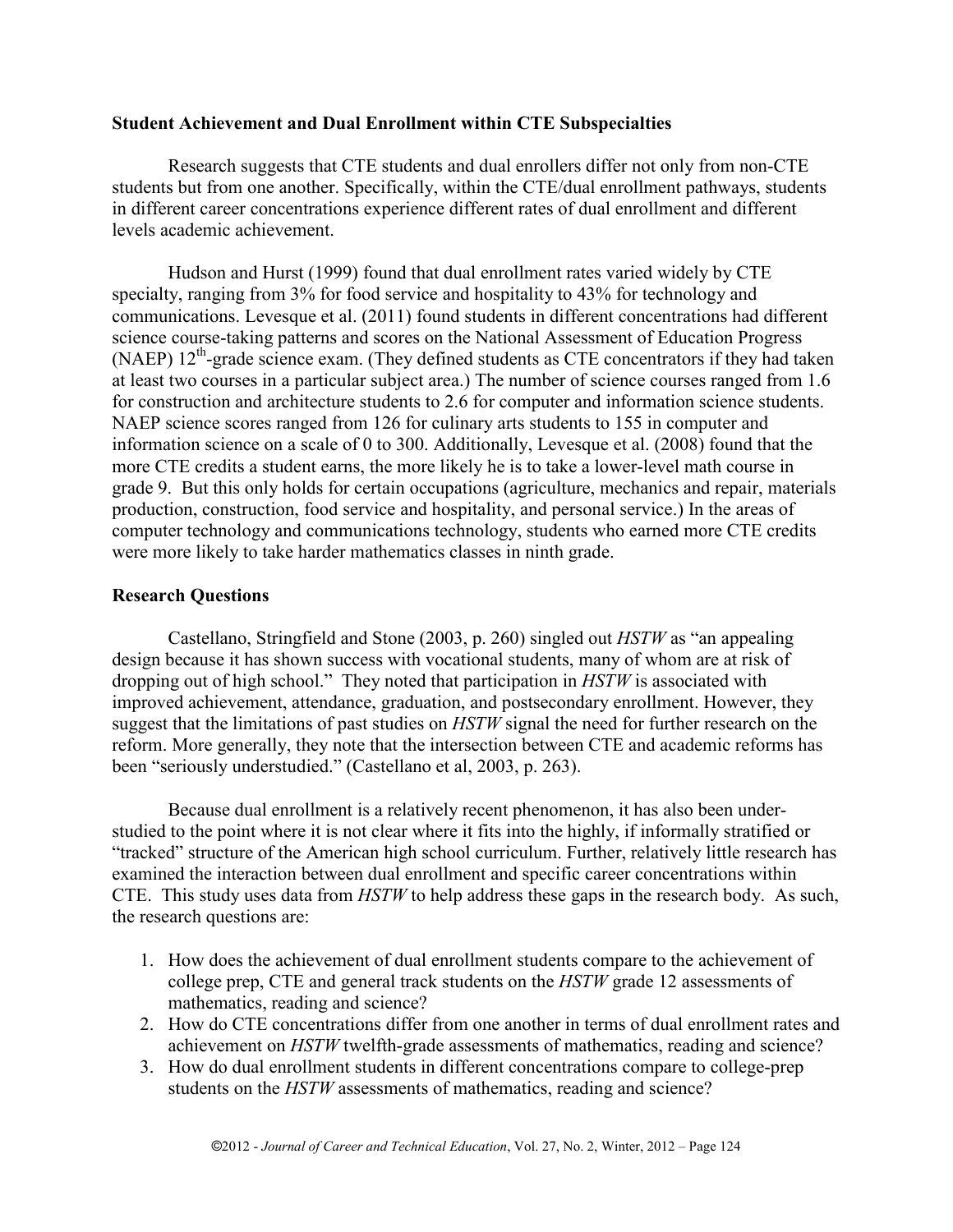#### **Methodology**

#### *Participants*

The participants in this study were students in 1,032 programs and schools that have adopted the *HSTW* model of comprehensive school reform. Because *HSTW* is a collection of unifying philosophies and practices rather than a scripted, tightly-controlled reform, the program looks different at different schools. However, the program's overarching principle is that "most students can master rigorous academic and CT studies if school leaders and teachers create a culture of high expectations and continuous improvement that motivates students to make the effort to succeed" (Southern Regional Education Board, 2011, p. 2). The program has ten key practices which include integrating school and work-based learning, cross-disciplinary cooperation among teachers and providing a structured support system of extra help to improve the odds of student success in rigorous academic and technical courses (Southern Regional Education Board, 2011).

In 2008, the Southern Regional Education Board administered tests in mathematics, science and English to  $67,080$  students who were  $12<sup>th</sup>$ -graders at 1,032 programs and schools that had chosen to employ the *High Schools that Work* model. These assessments are administered every two years to a sample of  $12<sup>th</sup>$ -graders at each school. The assessments were created by the Educational Testing Service. Each 2008 exam was tied to NAEP standards. Like NAEP, the 2008 assessments employed both multiple choice and constructed response formats.

The tests were accompanied by a 317-question survey on each student's course-taking history, demographics and school-related attitudes and experiences. The Educational Testing Service created the surveys with input from the Southern Regional Education Board. The testtakers' teachers were instructed to obtain the test-takers transcripts and respond to 73 questions on the specific courses each student had taken in high school. The remaining 244 questions were answered by the test-taking students themselves. A total of 47,969 of the original 67,080 students were included in this research study because they 1) answered enough questions for tests to be scored in all three subjects and 2) returned surveys that included responses to a question that asked respondents to either identify one of 17 CTE concentrations in which they expected to take four or more credits by graduation or state that they were not CTE concentrators.

On the basis of the survey responses, students were divided into four categories: college prep, CTE, dual enrollment or general track. The categories are explained in the following paragraphs. Students were identified as "college prep" if they met the *HSTW* curriculum goals. This meant they took at least four college-preparatory English courses, with the content and performance standards that emphasize reading, writing and presentation skills. They took at least four mathematics courses, including algebra I, geometry, algebra II and a fourth higherlevel mathematics course. Finally, they took at least three college-preparatory, lab-based science courses. A total of 13,023 students (27%) met the college prep criteria. Depending on the definition of college prep, national estimates of the percentage of college prep students in the class of 2005 ranged from 48% to 66% (Levesque et al., 2008). However, both of the "college prep" definitions used in Levesque et al. were less stringent than the *HSTW* definitions in that they required less math.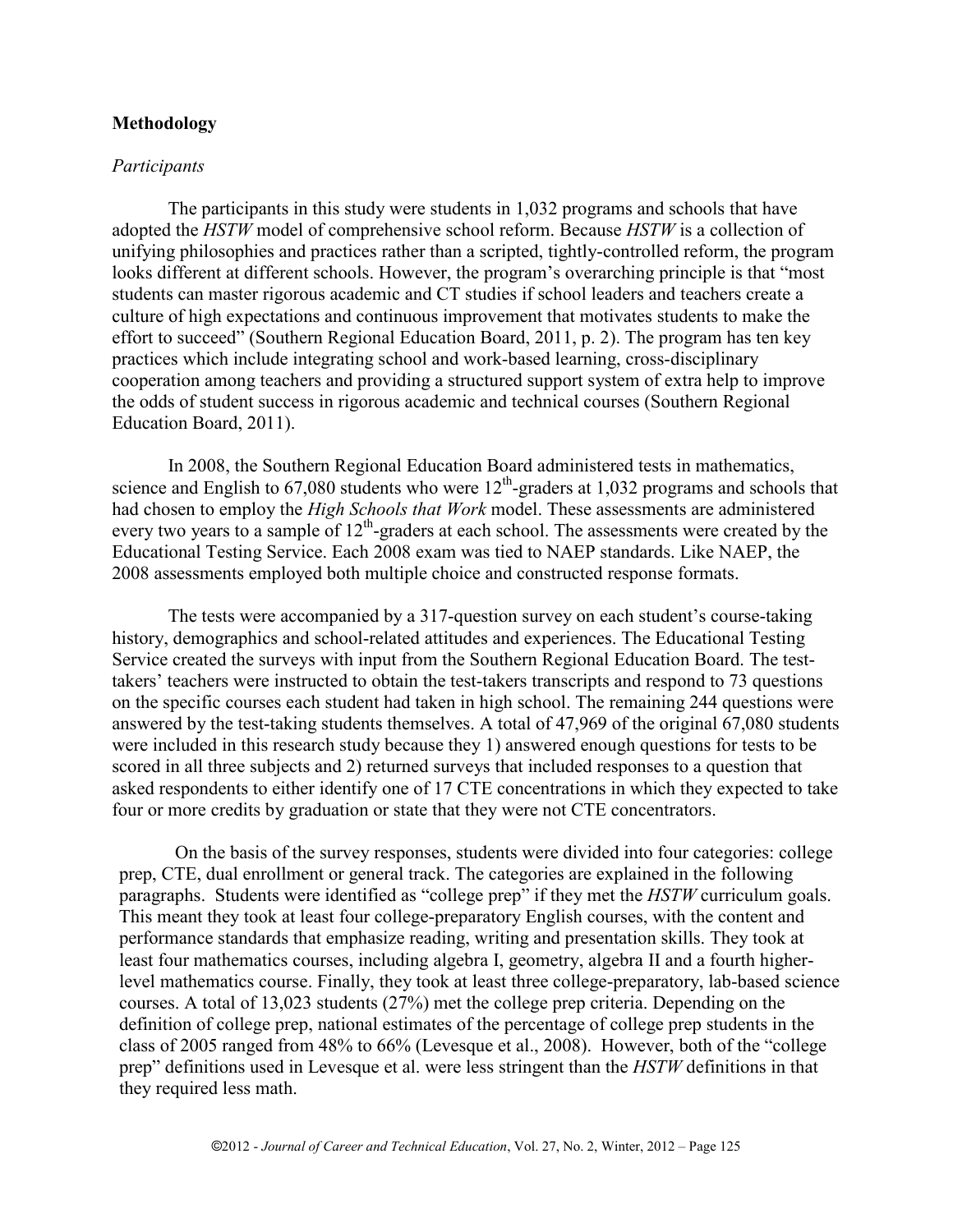In analyses that used National Center for Education Statistics databases to compare CTE with non-CTE students, both Levesque et al. (2008) and Levesque et al. (2000) classified students as CTE if they have taken at least four CTE credits (Carnegie Units.) Our research study also identified students as CTE if their survey responses indicated that they had taken four or more credits or Carnegie units. However, in line with the *HSTW* conception of CTE, we only counted students as CTE if they had taken all four credits in the same concentration area.

The 2008 *HSTW* survey provided a list of 17 CTE concentration areas. (For a description of the 17 CTE concentration areas as they appeared on the survey, see Appendix A.) Of these 17 CTE concentration areas, the most commonly-selected options were health science  $(n=3,747)$ , business management  $(n=3,757)$  and arts/ technology  $(n=3,243)$ . (See Table 1.) Nationwide, CTE concentrators are most likely to specialize in computer technology and agriculture (Levesque et al., 2008). Levesque et al., however, defined CTE concentrators as those who took three or more credits in a concentration while we defined them as taking four or more classes in a concentration. They also used slightly different categories of CTE concentrations.

| <b>CTE</b> Concentration   | Number | Percent of CTE Students |
|----------------------------|--------|-------------------------|
| Agriculture                | 2434   | 8                       |
| Architecture/Construction  | 2411   | 8                       |
| Arts Technology            | 3243   | 11                      |
| <b>Business Management</b> | 3757   | 12                      |
| Education                  | 533    | $\overline{2}$          |
| Finance                    | 252    |                         |
| Government                 | 159    |                         |
| <b>Health Science</b>      | 3747   | 12                      |
| Hospitality                | 915    | 3                       |
| <b>Human Services</b>      | 2501   | 8                       |
| Info Tech                  | 1864   | 6                       |
| Law/Safety                 | 741    | $\overline{2}$          |
| Manufacturing              | 937    | $\overline{3}$          |
| Marketing                  | 484    | $\overline{2}$          |
| Science                    | 2236   | 7                       |
| Transportation             | 1212   | 4                       |
| Other                      | 3103   | 10                      |
| <b>Total CTE</b>           | 30529  | <b>100</b>              |

\_\_\_\_\_\_\_\_\_\_\_\_\_\_\_\_\_\_\_\_\_\_\_\_\_\_\_\_\_\_\_\_\_\_\_\_\_\_\_\_\_\_\_\_\_\_\_\_\_\_\_\_\_\_\_\_\_\_\_\_\_\_\_\_\_\_\_\_\_\_\_\_

Table 1.

| Numbers and Percentages of HSTW Students by CTE Concentration |  |  |  |
|---------------------------------------------------------------|--|--|--|
|---------------------------------------------------------------|--|--|--|

A total of 30,529 *HSTW* students surveyed (64%) took at least four CTE courses in a single concentration area. Depending upon how CTE concentration is defined, national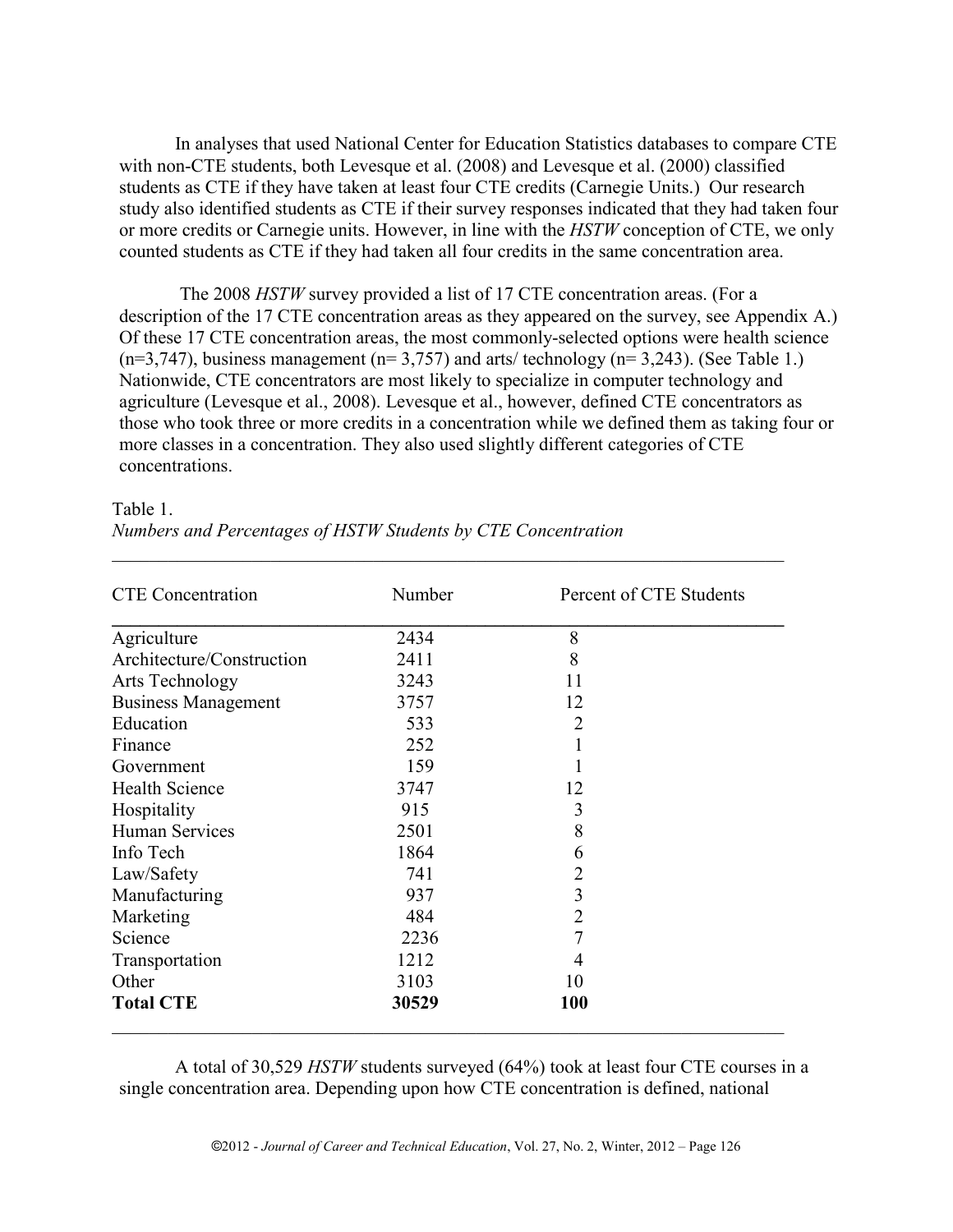estimates of the percentage of CTE concentrators range from 4% to 25% (Stone & Aliaga, 2005). Given the CTE focus of *HSTW,* it is not surprising that CTE concentrators are overrepresented in this research study sample.

Students who met the criteria for CTE and college prep were defined as dual enrollers. A total of 7,271 students or 15% dual enrolled. That left 5,752 college-prep students who were not dual enrollers (12%). Students who met the criteria neither for CTE nor for college prep were defined as general track. A total 11,688 or 24% were in the general track.

Three student-reported demographic variables were used as controls in this research study: SES, ethnicity and gender. Another set of self-reported responses were used as variables to control for students' level of preparation for college-prep high school courses in math, English and science. Finally, the *HSTW* assessments in mathematics, English and science were used as outcome variables measuring achievement levels. Descriptive statistics of all these variables suggested different profiles for college-prep students, CTE students, dual enrollers and general track students. The analysis also suggested different profiles for students in the 17 different CTE concentrations. In the following sections of this paper, these varying profiles are described.

## **Demographic and Academic Achievement Variables**

Students' self-reports of SES, ethnicity and gender were the three demographic variables used in this research. Students were coded as "low-SES" if they indicated that neither parent had obtained any education beyond high school. Based upon this measure, 29,822 students (61%) were classified as low-SES. Like SES, ethnicity was a dummy variable with the two categories: "white" and "minority." Students were classified as minorities if they classified themselves as Asian, black, Hispanic, Native American, Pacific Islander, or multiracial. Students were classified as "white" if they classified themselves as "white." A total of 19,437 or 40% of students were minorities. Finally, 25,668 or 52% of students classified themselves as female.

A total of four variables were used to control for preparation levels in math, reading and science. Three of these variables were based on student responses to the following question: "When you entered high school, how prepared were you with the necessary knowledge and skills to succeed in college-preparatory courses in the following areas?" Four separate questions then asked students to respond to this query by rating their preparation levels in each subject (reading, writing, mathematics and science.) Based upon responses to these questions, dichotomous dummy variables were created. Students were rated as "well-prepared" if they responded that they were "very well prepared." (The other two options were "somewhat prepared" or "not at all prepared.") Students were rated as "well-prepared" in reading if they responded that they were "very well-prepared" in both reading and writing. A total of 20,323 students (42%) responded that they were well-prepared for college-prep English. A total of 20,830 (46%) responded that they were well-prepared for college-prep science.

In order to be rated "well-prepared" for college prep math, students had to both respond that they were "very well-prepared" for college prep math and also report that they had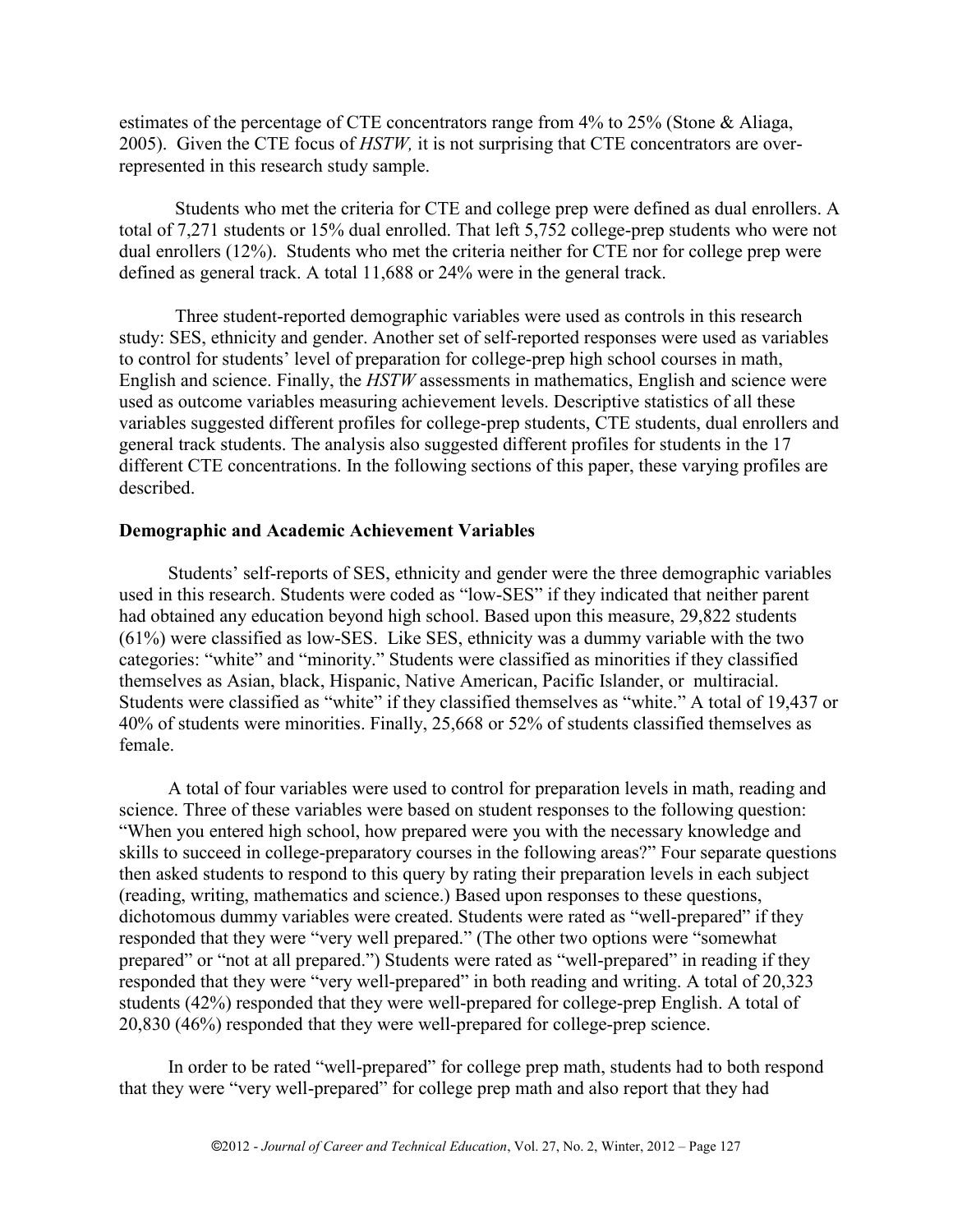completed algebra I in  $6<sup>th</sup>$ ,  $7<sup>th</sup>$  or  $8<sup>th</sup>$  grade. A total of 11,727 students (25%) were rated "wellprepared" in college-level math.

The outcome variables in this research study were the scale scores for the three  $12<sup>th</sup>$  grade exams in English, math and science. All exams were scored on a scale of 0 to 500. In English, the mean score was 251 with a standard deviation of 39. In mathematics, the mean score was also 251 with a standard deviation of 39. In science, the mean score was 252 with a standard deviation of 39.

## **Dual enrollment, College-prep, CTE and General: Demographic and Academic Profiles**

Descriptive statistics and post-hoc testing revealed significant differences in the demographic profiles, high school preparation levels and  $12^{th}$  grade achievement levels of students classified as college-prep, dual enrollment, CTE and general. (Table 2).

With the analysis of descriptive data, a profile emerged of the dual enrollment students in *High Schools that Work* schools. (See Table 1.) Demographically, dual enrollment students did not necessarily resemble the college prep peers to whom they were compared in this research study. They were more likely to be low-SES and minority and less likely to be female. Compared to college prep students, they exhibited similar, but slightly lower, high school preparation levels in English, math and science. Their 12<sup>th</sup> test scores lagged behind those of college prep students. However, both their achievement scores and preparation levels were more similar to college prep students' scores than to general or CTE students' scores.

## Table 2.

|                                                             |                | <b>Curriculum Concentration</b> |                                      |                           |                             |  |
|-------------------------------------------------------------|----------------|---------------------------------|--------------------------------------|---------------------------|-----------------------------|--|
| Variable                                                    | All            | C-prep                          | Dual                                 | <b>CTE</b>                | General                     |  |
| Demographics                                                |                |                                 |                                      |                           |                             |  |
| $%$ low-SES<br>% minority<br>% female                       | 65<br>40<br>53 | $50*$<br>$35*$<br>59*           | $56*$<br>$41*$<br>$55^1$             | $72*$<br>$38*$<br>49*     | $65*$<br>$45*$<br>$55^1$    |  |
| H.S. Preparation                                            |                |                                 |                                      |                           |                             |  |
| %Well-prep English<br>%Well-prep math<br>%Well-prep science | 44<br>25<br>46 | $56*$<br>$43*$<br>$58^*$        | $52*$<br>$41$ <sup>*</sup><br>$56^*$ | 39*<br>$18^2$<br>$41^{3}$ | $41*$<br>$19^{2}$<br>$41^3$ |  |

*Demographic Profile, High School Preparation Levels and 12th Grade Achievement Exam Results by Curriculum Concentration: Descriptive Statistics*

*12th grade Scale Scores*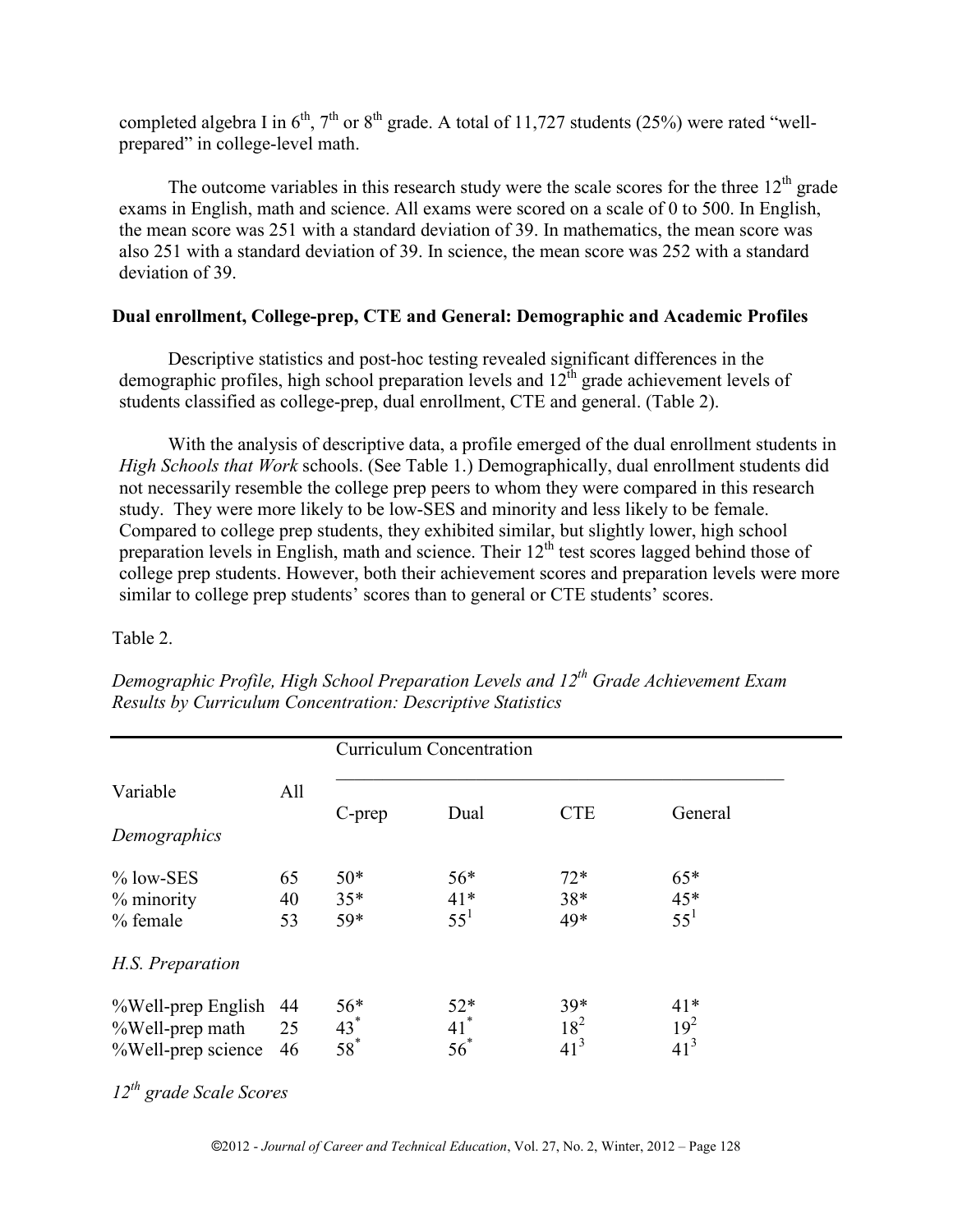| English | $251*$ | 272*   | $265*$ | $243*$ | 248* |
|---------|--------|--------|--------|--------|------|
|         | (39)   | (37)   | (38)   | (37)   | (38) |
| Math    | $251*$ | $271*$ | $265*$ | $244*$ | 248* |
|         | (39)   | (37)   | (38)   | (37)   | (38) |
| Science | $252*$ | $270*$ | $263*$ | $245*$ | 248* |
|         | (39)   | (35)   | (37)   | (38)   | (39) |

*Note.* Standard deviations for scale scores are presented in parentheses.

 $1p$  $> 05$  general and dual enrollment.

 $^{2}$ p> .05 CTE and general<br> $^{3}$ p> .05 for CTE and general

\*p $< 05$ 

## **Dual Enrollers in Different Concentrations Compared to College Prep Students: Demographic and Academic Profiles**

The 7,271 dual enrollers in this research study were neither demographically nor academically homogeneous. Rather, they differed significantly depending on which of the 17 CTE concentrations they experienced. (Table 1.) Science and arts technology has the highest SES levels, while manufacturing and transportation had the lowest. (Table 3.) Manufacturing and agriculture had the lowest percentage of minorities. Finance and business management had the highest. Manufacturing and transportation were predominantly male. Health science and human services were predominantly female. Thus, specific demographic profiles emerged for many concentrations. Manufacturing and transportation students, for example, were most likely to be low-SES white males.

## Table 3

| <b>CTE</b> Concentration   | %Low-SES | %Minority | %Female | Total $N$ |
|----------------------------|----------|-----------|---------|-----------|
| Agriculture                | 59       | 28        | 53      | 512       |
| Architecture/Construction  | 57       | 31        | 14      | 439       |
| Arts Technology            | 46       | 35        | 65      | 1019      |
| <b>Business Management</b> | 60       | 52        | 55      | 1058      |
| Education                  | 61       | 33        | 78      | 153       |
| Finance                    | 54       | 64        | 67      | 65        |
| Government                 | 46       | 47        | 41      | 46        |
| <b>Health Science</b>      | 59       | 48        | 83      | 1100      |
| Hospitality                | 64       | 52        | 70      | 147       |
| <b>Human Services</b>      | 68       | 44        | 92      | 415       |
| Info Tech                  | 54       | 45        | 31      | 386       |
| Law/Safety                 | 64       | 56        | 54      | 108       |
| Manufacturing              | 62       | 30        | 11      | 73        |
| Marketing                  | 56       | 50        | 58      | 108       |

*Dual Enrollers'* C*TE Concentrations: Percent Low-SES, Minority and Female and Total Number of Dual Enrollers per Concentration*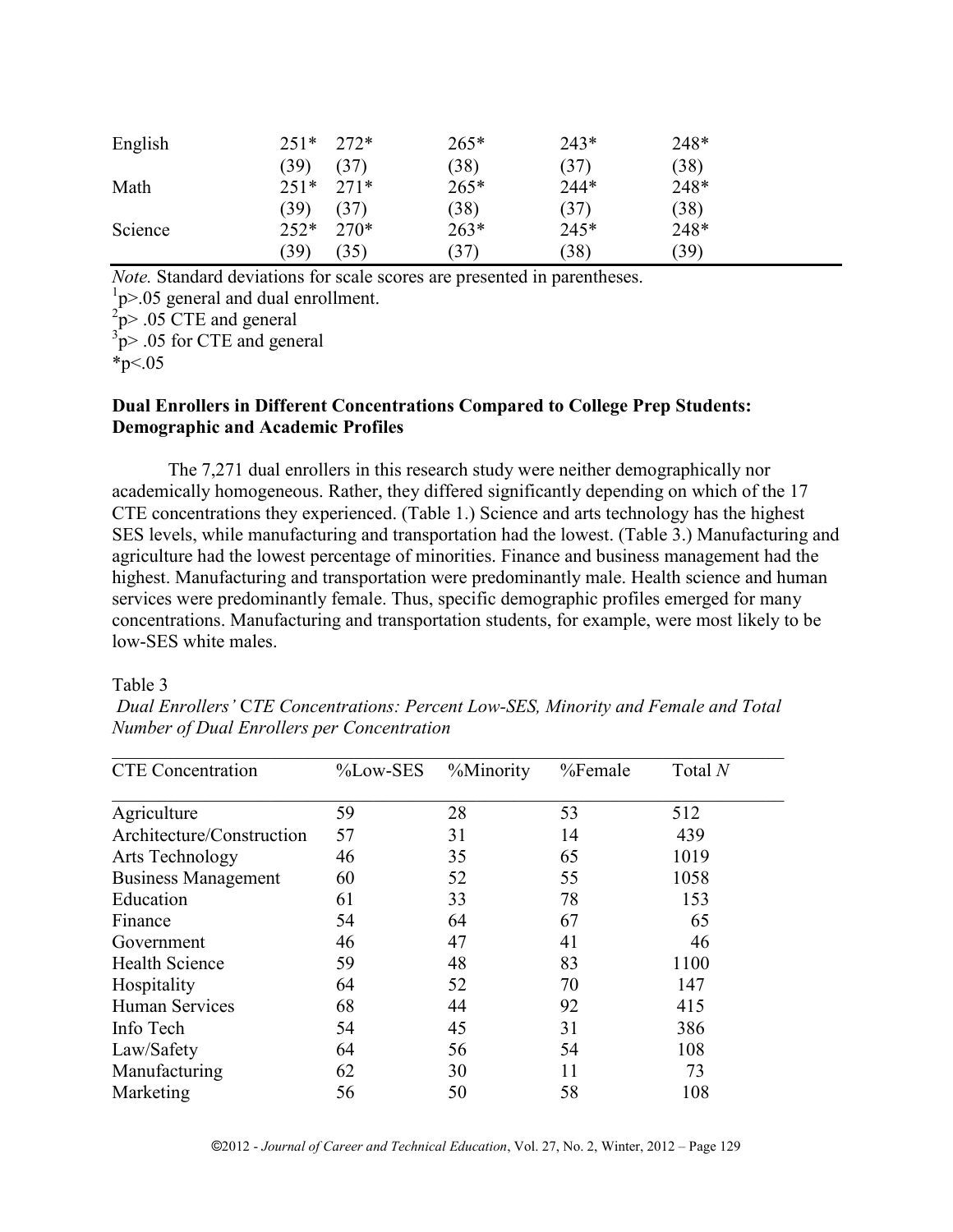| Science<br>Transportation<br>Other | 46<br>67<br>59 | 30<br>26<br>47 | 31<br>8<br>50 | 1007<br>96<br>539 |
|------------------------------------|----------------|----------------|---------------|-------------------|
| <b>Total Dual</b>                  | 56             | 41             | 55            | 7271              |
| <b>Total College Prep</b>          | 50             | 35             | 50            | 5752              |

Dual enrollers in different concentrations also arrived in high school with different levels of preparation for college-prep work. (Table 4.) Government students had the highest preparation levels in English. Manufacturing and transportation students were least prepared in English. Manufacturing and human services were the least prepared in science and in math. Science students had the highest levels of preparation in both science and in math. College-prep students were better-prepared than any of the 17 sub-groups of dual-enrolled CTE concentrators.

Table 4

*Percentage of Dual Enrollers Who Were "Very Well-prepared" For College-prep work in English, Math and Science, by CTE concentration*

| <b>CTE</b> Concentration   | English | Math | Science |  |
|----------------------------|---------|------|---------|--|
| Agriculture                | 38      | 20   | 45      |  |
| Architecture/Construction  | 32      | 22   | 43      |  |
| Arts Technology            | 50      | 26   | 46      |  |
| <b>Business Management</b> | 45      | 25   | 44      |  |
| Education                  | 49      | 21   | 41      |  |
| Finance                    | 47      | 30   | 42      |  |
| Government                 | 52      | 27   | 45      |  |
| <b>Health Science</b>      | 47      | 23   | 47      |  |
| Hospitality                | 41      | 20   | 39      |  |
| Human Services             | 44      | 17   | 36      |  |
| Info Tech                  | 45      | 26   | 51      |  |
| Law/Safety                 | 46      | 20   | 47      |  |
| Manufacturing              | 27      | 17   | 38      |  |
| Marketing                  | 48      | 21   | 43      |  |
| Science                    | 45      | 42   | 59      |  |
| Transportation             | 29      | 19   | 37      |  |
| Other                      | 39      | 20   | 42      |  |
| <b>Total Dual Enrolled</b> | 40      | 23   | 42      |  |
| <b>Total College Prep</b>  | 56      | 43   | 58      |  |

Post hoc testing of grade 12 English, math and science achievement scores suggested significant differences among concentrations, with the scores of some dual enrolled concentrations statistically indistinguishable from the scores of college prep students. (Table 5.)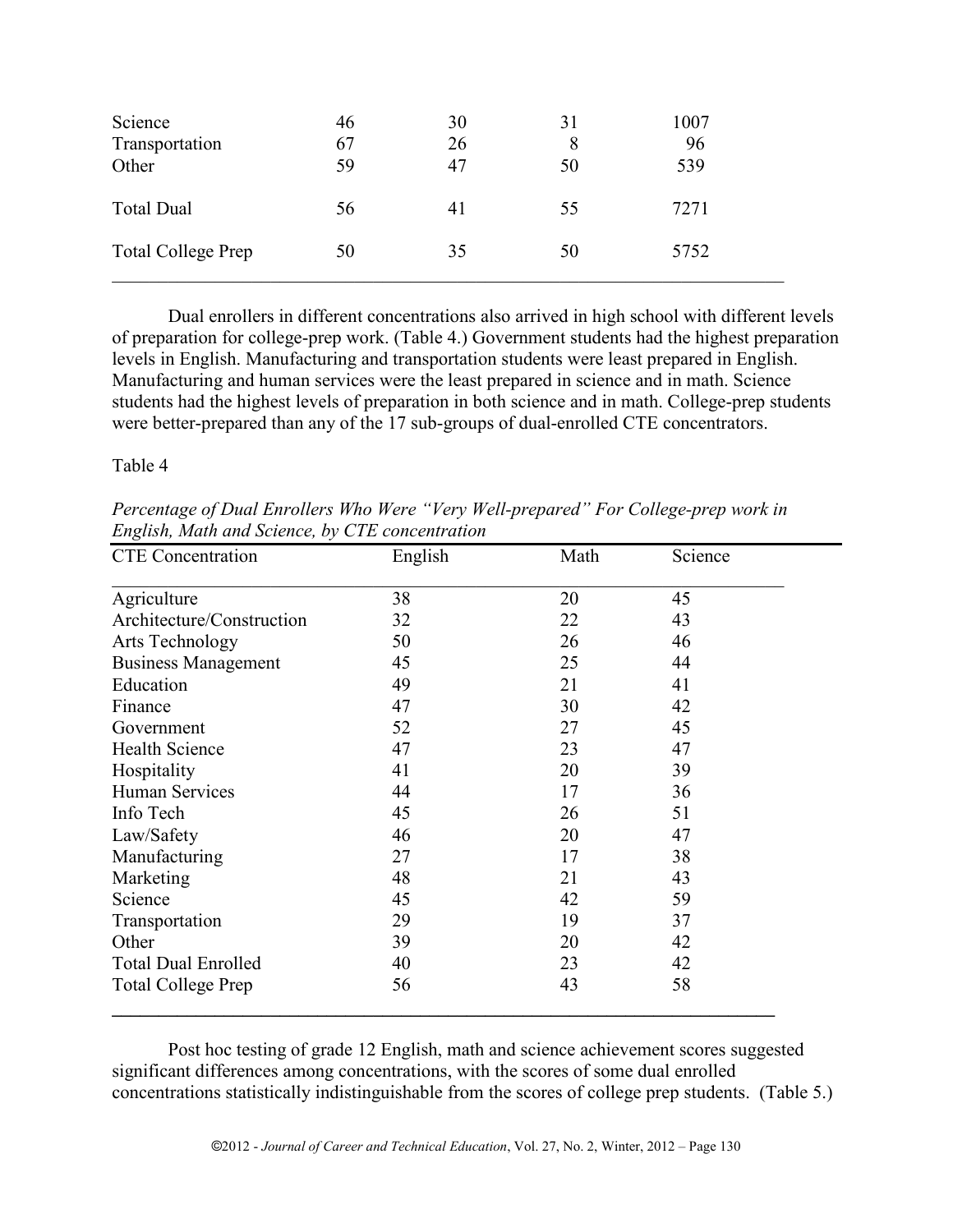Students in one concentration (science) scored significantly higher (at a .05 level) than college prep students scored in science and math and higher (with p<.05) in English. Students in five concentrations earned scores in all three subjects that were statistically indistinguishable from the scores of college prep students. Dual enrollers in six additional concentrations earned scores in at least one subject that were statistically indistinguishable from the scores of college prep students. Compared to college prep students, dual enrollers in five of the 17 concentrations earned significantly lower scores  $(p<0.05)$  in all three subjects.

# Table 5

*Dual Enrollers' Grade 12 English, math and science achievement scores by CTE concentration with Comparison to College Prep Students.*

\_\_\_\_\_\_\_\_\_\_\_\_\_\_\_\_\_\_\_\_\_\_\_\_\_\_\_\_\_\_\_\_\_\_\_\_\_\_\_\_\_\_\_\_\_\_\_\_\_\_\_\_\_\_\_\_\_\_\_\_\_\_\_\_\_\_\_\_\_\_\_\_

| <b>CTE</b> Concentration   | English | Math   | Science |  |
|----------------------------|---------|--------|---------|--|
|                            |         |        |         |  |
| Agriculture                | 266     | 267    | 267     |  |
|                            | (34)    | (32)   | (33)    |  |
| Architecture/Construction  | 254*    | 266*   | 260*    |  |
|                            | (40)    | (37)   | (40)    |  |
| Arts Technology            | 274     | 270    | 260     |  |
|                            | (39)    | (35)   | (36)    |  |
| <b>Business Management</b> | 255*    | 258*   | 254*    |  |
|                            | (38)    | (39)   | (36)    |  |
| Education                  | 260     | 263    | 255*    |  |
|                            | (41)    | (35)   | (36)    |  |
| Finance                    | $251*$  | 262    | $251*$  |  |
|                            | (50)    | (36)   | (39)    |  |
| Government                 | 271     | 264    | 268     |  |
|                            | (36)    | (49)   | (42)    |  |
| <b>Health Science</b>      | 268     | $261*$ | $263*$  |  |
|                            | (35)    | (36)   | (32)    |  |
| Hospitality                | $253*$  | 253*   | 246*    |  |
|                            | (40)    | (43)   | (46)    |  |
| <b>Human Services</b>      | 256*    | $250*$ | $251*$  |  |
|                            | (36)    | (37)   | (34)    |  |
| Info Tech                  | 273     | 273    | 273     |  |
|                            | (38)    | (36)   | (35)    |  |
| Law/Safety                 | $257*$  | 258    | 254*    |  |
|                            | (42)    | (42)   | (41)    |  |
| Manufacturing              | 255*    | 256    | 255*    |  |
|                            | (38)    | (38)   | (44)    |  |
| Marketing                  | 263     | 260    | 261     |  |
|                            | (34)    | (36)   | (36)    |  |
| Science                    | 277     | 284*   | 279*    |  |
|                            | (36)    | (34)   | (34)    |  |
|                            |         |        |         |  |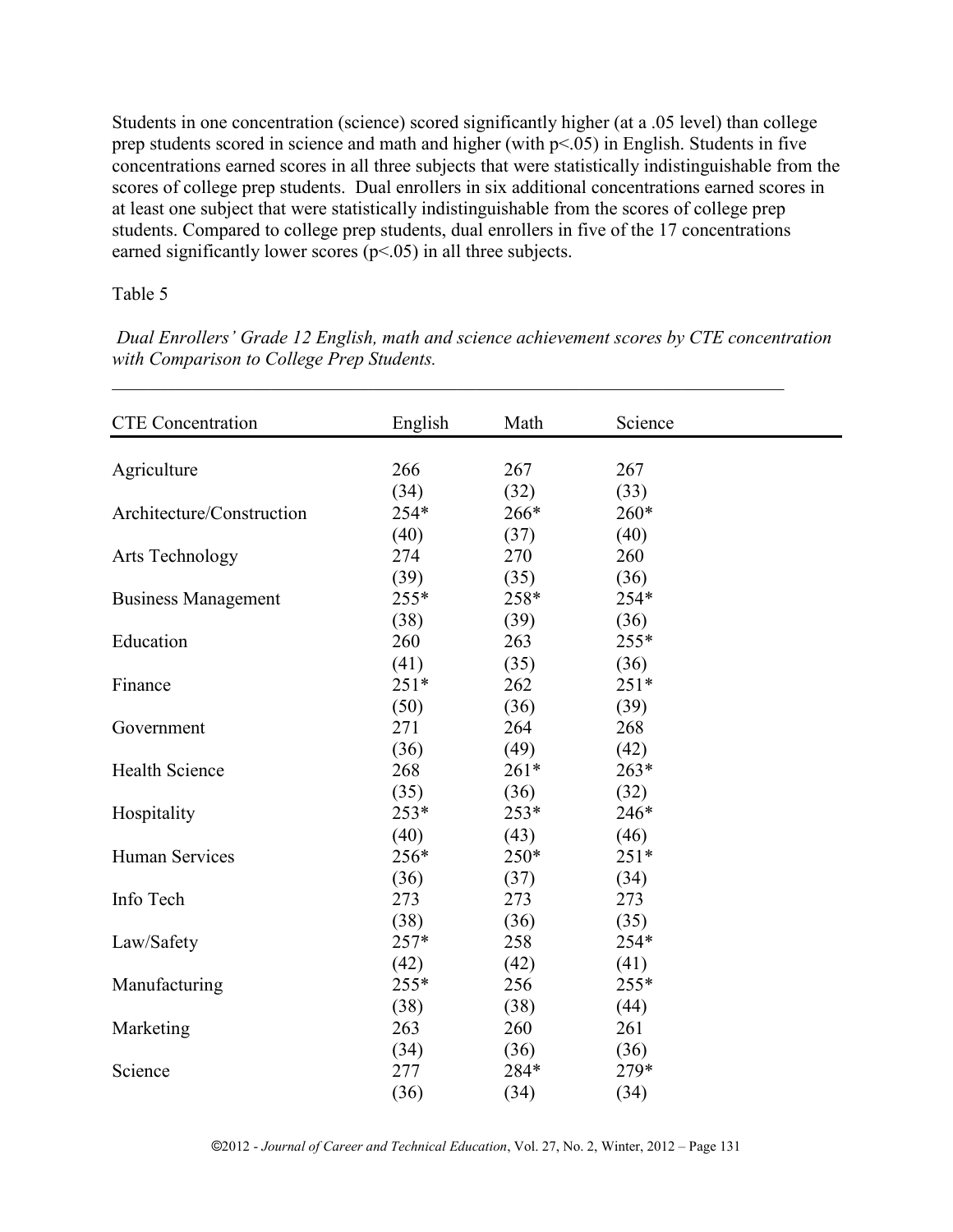| Transportation             | 249*   | 263    | 262    |  |
|----------------------------|--------|--------|--------|--|
|                            | (40)   | (32)   | (33)   |  |
| Other                      | 258*   | $260*$ | 258*   |  |
|                            | (39)   | (39)   | (37)   |  |
| <b>Total Dual Enrolled</b> | $265*$ | $265*$ | $263*$ |  |
|                            | (38)   | (38)   | (37)   |  |
| <b>Total College Prep</b>  | 272    | 271    | 270    |  |
|                            | (37)   | (37)   | (35)   |  |
|                            |        |        |        |  |

*Note.* Scales range from 0 to 500 on all three tests. Standard deviations are shown in parentheses. \*= Significantly lower than college prep students' mean score at a .05 level.

Finally, we examined dual enrollment rates for CTE concentration areas. Here, once again, different concentrations exhibited different profiles. The concentrations with the lowest dual enrollment rates were manufacturing and transportation (9%). Science students had the highest level of dual enrollment (47%).

#### Table 6.

| Percent of Dual-Enrolled Students in Each CTE concentration |  |
|-------------------------------------------------------------|--|
|                                                             |  |

| <b>CTE</b> Concentration   | <b>Percent Dual Enrolled Students</b> |  |  |
|----------------------------|---------------------------------------|--|--|
| Agriculture                | 22                                    |  |  |
| Architecture/Construction  | 19                                    |  |  |
| Arts Technology            | 33                                    |  |  |
| <b>Business Management</b> | 29                                    |  |  |
| Education                  | 30                                    |  |  |
| Finance                    | 29                                    |  |  |
| Government                 | 31                                    |  |  |
| <b>Health Science</b>      | 30                                    |  |  |
| Hospitality                | 17                                    |  |  |
| Human Services             | 17                                    |  |  |
| Info Tech                  | 22                                    |  |  |
| Law/Safety                 | 16                                    |  |  |
| Manufacturing              | 9                                     |  |  |
| Marketing                  | 24                                    |  |  |
| Science                    | 47                                    |  |  |
| Transportation             | 9                                     |  |  |
| Other                      | 18                                    |  |  |
| <b>Total CTE</b>           | 25                                    |  |  |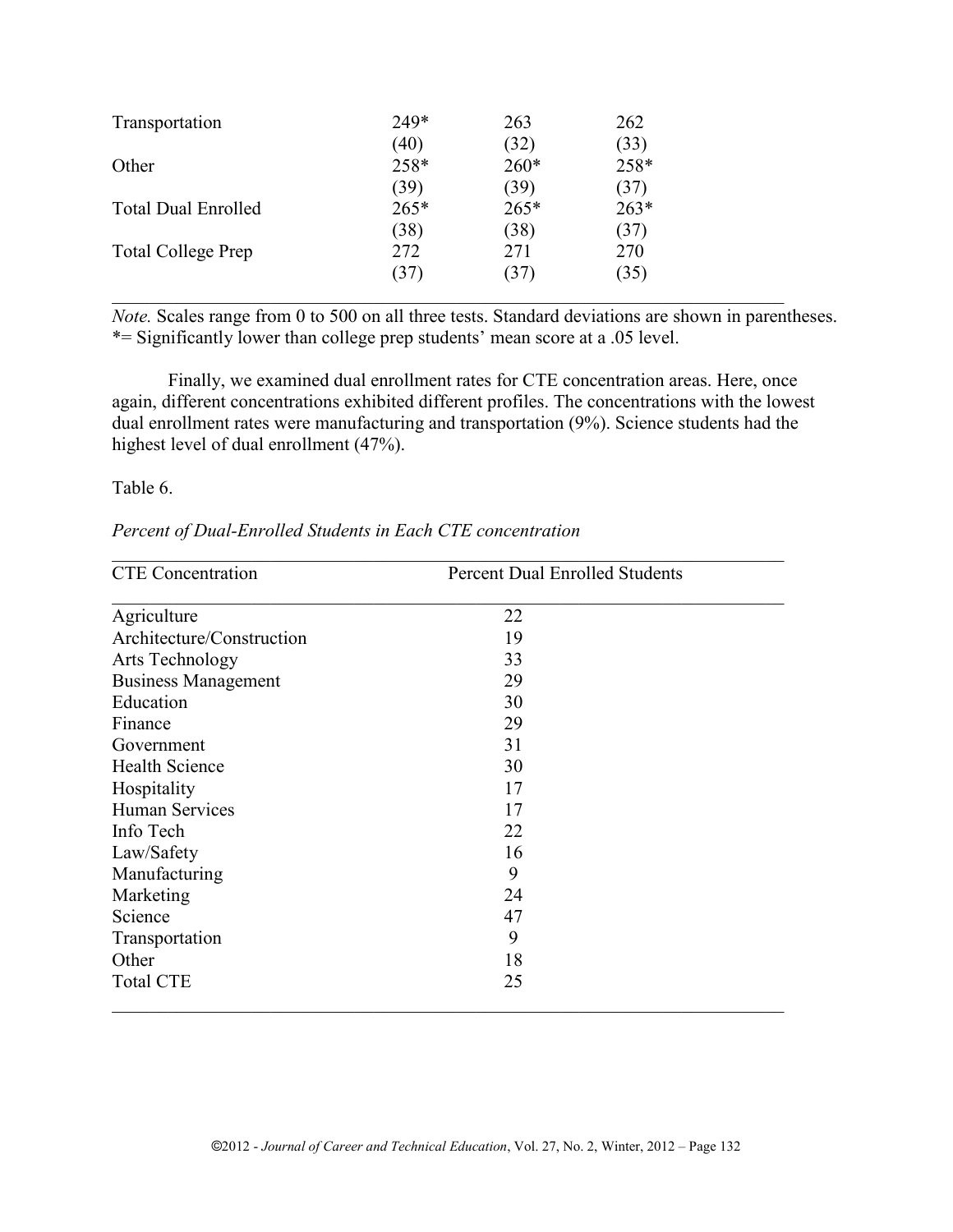#### **Procedures**

The  $12<sup>th</sup>$  grade achievement levels of dual enrollment, college prep, CTE and general track students were compared using three separate general linear regression models. Mathematics scale scores was the dependent variable for the first model. English scale scores was the dependent variable for the second model. Science scale scores was the dependent variable for the third model. We entered the independent variables in three different blocks. The first iteration of our models contained only the dependent variable (the test score) and the student's high school program. Block two contained the three demographic variables described above: SES, race and gender. For all three models, the third and final block contained the previously described variables related to the student's self-reported preparation levels for the relevant subject (English, math or science). After block 3, variables were removed if p> .05

A second set of models used linear regression to compare the English, math and science achievement of dual enrollers in each of the 17 CTE concentrations to college prep students. Again, there were three separate models, each with a different outcome variable: mathematics scale scores, English scale scores or science scale scores. The independent variables were entered in three blocks. The first block of each model contained a dummy variable that indicated whether each individual was a dual enroller or a college-prep student. The second block contained the three demographic variables of SES, race and gender. The third block contained self-reported preparation levels for the relevant subject. After block 3, variables were removed if p> .05.

#### **Results**

# *12th –Grade Achievement of Dual Enrollment Students Compared to College-prep, General Track and CTE Students*

Results were consistent for multiple regression analyses comparing the achievement rates of dual enrollment students versus college prep, general track and CTE peers. In English, math and science, college prep students earned the highest scores, even after we controlled for demographics (SES, gender and minority status) and subject-specific preparation levels. (Table 7.) CTE students lagged behind college prep students, with the smallest difference in math and the biggest difference in English. Although small (4 to 5 points on a 500-point scale), the differences were statistically significant. Dual enrollers scored significantly higher than general track and CTE students, who consistently earned the lowest scores. Demographic and preparation controls were statistically significant in all three analyses. However, the models left much variability unexplained, with  $\mathbb{R}^2$  levels ranging from .16 in English to .19 in math. A similar analysis (Bae et al., 2007) of the math achievement of CTE and non-CTE students had an  $R^2$  of .44. Our low  $R^2$ s are likely due to our imperfect measures of pre-high school achievement levels. Unlike Bae et al., we lacked pre-high school achievement test results and so instead relied upon self-reports of preparation levels.

#### Table 7

*Multiple Regression Analysis for Variables Predicting 12th- grade English, Math and Science Achievement with Dual Enrollers as Reference Group*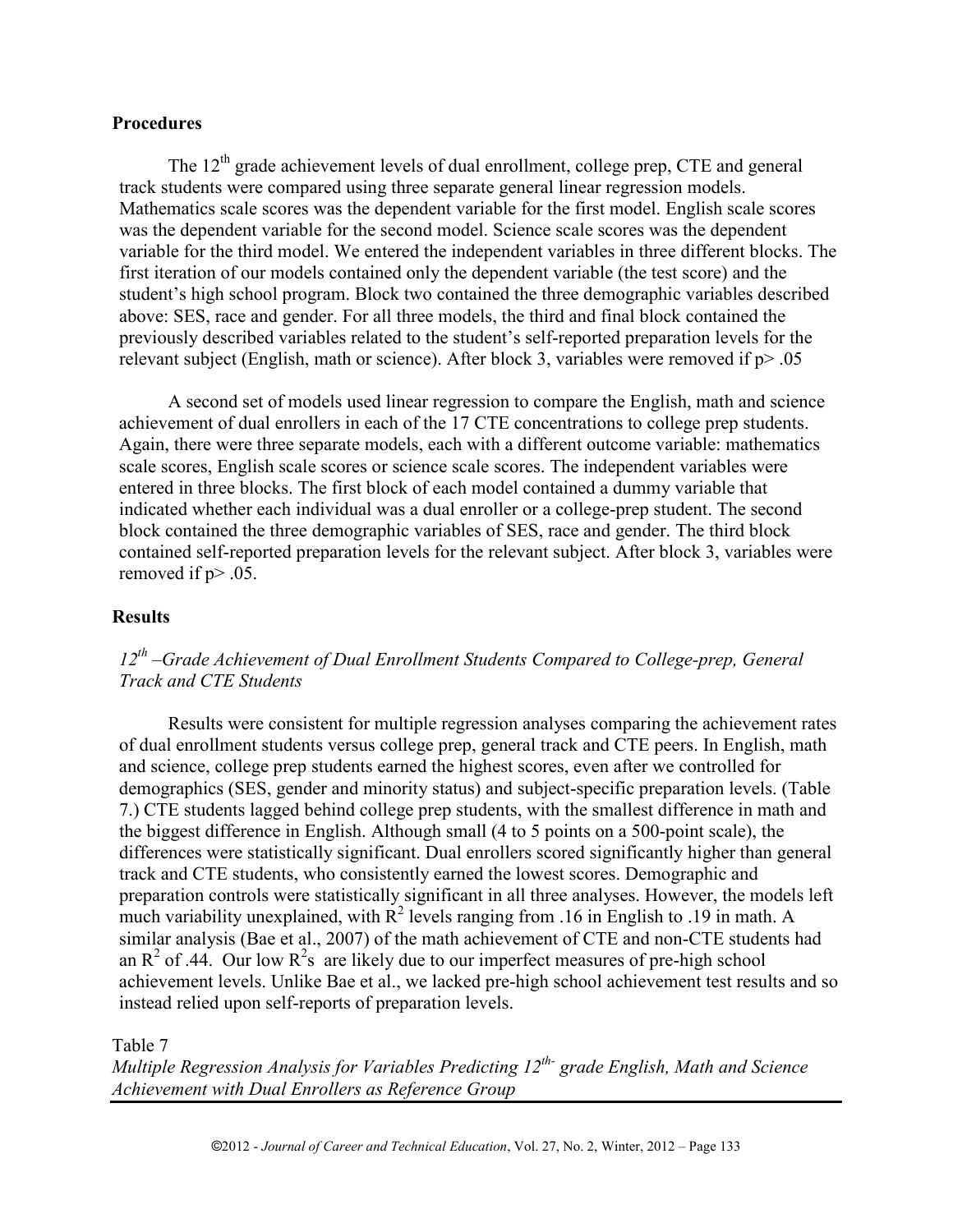| Variable          | English B | Math B    | Science B |
|-------------------|-----------|-----------|-----------|
| Constant          | $268.14*$ | 273.49*   | 272.73*   |
|                   | (.55)     | (.54)     | (.56)     |
| <b>CT</b>         | $-18.32*$ | $-16.85*$ | $-15.61*$ |
|                   | (.50)     | (.49)     | (.49)     |
| General           | $-13.60*$ | $-11.90*$ | $-12.10*$ |
|                   | (.54)     | (.53)     | (.53)     |
| College-prep      | $5.20*$   | $3.75*$   | $4.43*$   |
|                   | (.64)     | (.63)     | (.63)     |
|                   |           |           |           |
| Low-SES           | $-8.44*$  | $-8.30*$  | $-8.03*$  |
|                   | (.36)     | (.35)     | (.36)     |
| Minority          | $-17.90*$ | $-20.76*$ | $-20.35*$ |
|                   | (.35)     | (.34)     | (.34)     |
| Female            | $8.36*$   | $-2.62*$  | $-3.54*$  |
|                   | (.34)     | (.33)     | (.34)     |
| Preparation level | $8.73*$   | $16.78*$  | $10.91*$  |
|                   | (.35)     | (.39)     | (.34)     |
| $R^2$             | .16       | .19       | .17       |

*Note*. Standard errors are shown in parentheses. The reference category is "dual enrollment" The test score scales are 0 to  $500.*p < .05$ .

# **12th –Grade Achievement of College Prep Compared to Dual Enrollment Students, by CTE Concentration**

Even after controlling for demographics and preparation levels, dual enrollers in most concentrations lagged behind college prep students. (Table 8.) In fact, controlling for demographics and preparation levels made dual enrollers in six concentrations compare less favorably to college prep students in at least one subject in which their average scores were statistically indistinguishable from college prep students' scores. (Table 8, Table 5.) (Scores of dual enrollers in a seventh concentration, education, went from being statistically similar into English and math and worse in science to being the same in English and science and worse in math.) Four of these concentrations enrolled small numbers of dual concentrators: government  $(n=46)$ , law  $(n=108)$ , manufacturing  $(n=73)$ , transportation  $(n=96)$ . Noise resulting from these small sample sizes may be responsible for these results. It is less clear why dual enrollers in agriculture ( $n=512$ ) and health ( $n=1,100$ ) compared more poorly to college prep peers after we controlled for demographic factors and preparation levels. In the case of the health concentration, one possibility is that the high percentage of females (83%) helped explain why average English scores were indistinguishable from the scores of college prep peers, yet lagged behind college prep students' scores after we controlled for demographics. On average, college prep and dual enrolled females scores 5 points higher than males on the English test.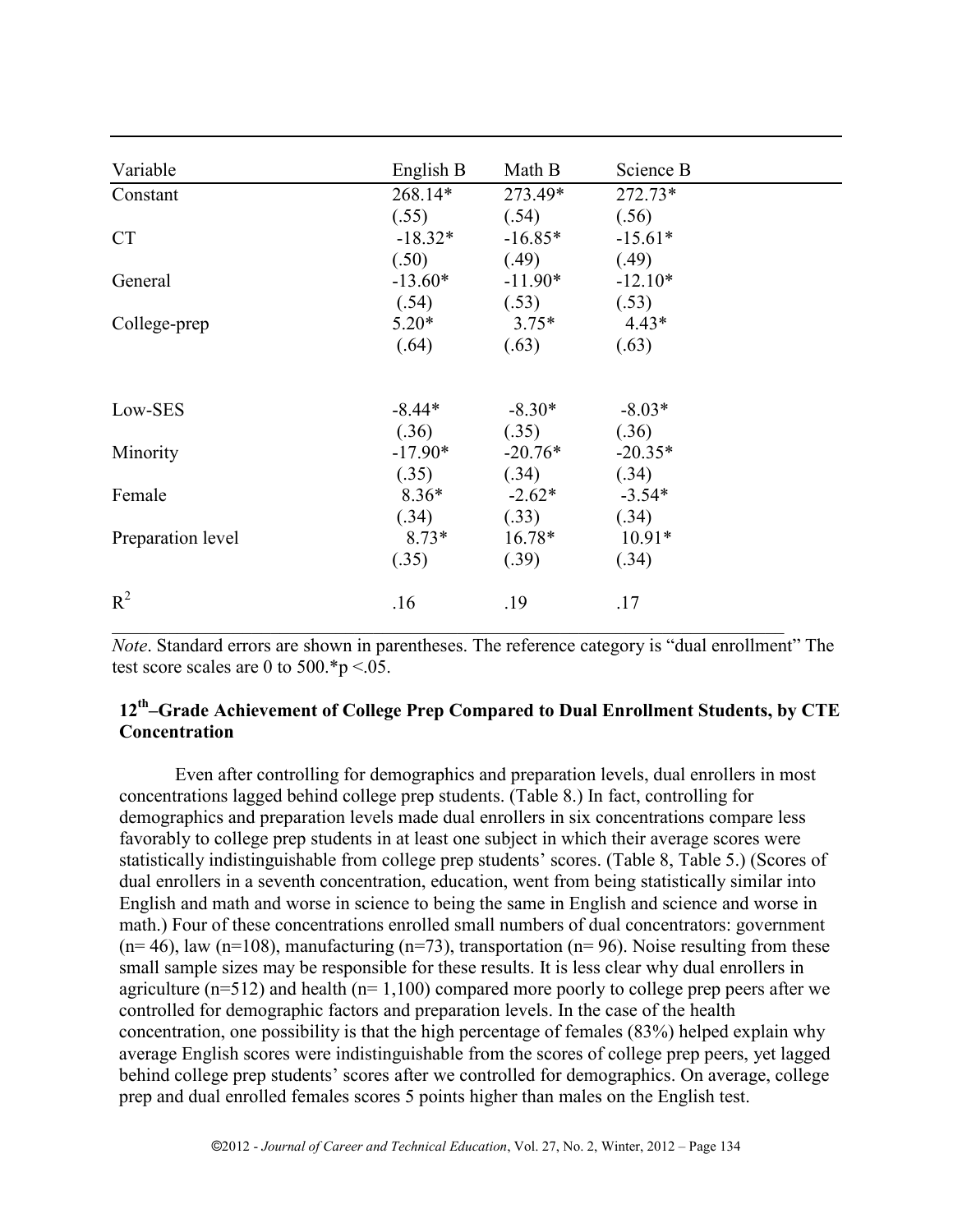# Table 8

*Multiple Regression Analyses for Variables Predicting 12th-Grade English, Math and Science Achievement for Dual Enrollers by Concentration, with College Prep Students as the Reference Category*

| Variable                   | English $\beta$ | Math $\beta$ | Science $\beta$ |
|----------------------------|-----------------|--------------|-----------------|
| Constant                   | 275.32*         | 278.35*      | 278.06*         |
|                            | (.80)           | (.73)        | (.77)           |
| Agriculture                | $-6.61*$        | $-5.35*$     | $-4.05*$        |
|                            | (1.65)          | (1.52)       | (1.52)          |
| Architecture/Construction  | $-14.84*$       | $-7.68*$     | $-11.78*$       |
|                            | (1.78)          | (1.65)       | (1.65)          |
| Arts Technology            | 1.21            | $-.27$       | $-.84$          |
|                            | (1.20)          | (1.12)       | (1.12)          |
| <b>Business Management</b> | $-11.31*$       | $-7.36*$     | $-10.67*$       |
|                            | (1.19)          | (1.11)       | (1.10)          |
| Education                  | $-12.47*$       | $-5.19$      | $-12.35*$       |
|                            | (2.90)          | (2.71)       | (2.68)          |
| Finance                    | $-8.27$         | 3.07         | $-4.01$         |
|                            | (4.42)          | (4.09)       | (4.1)           |
| Government                 | $-1.30$         | $-11.09*$    | $-3.01$         |
|                            | (5.22)          | (4.86)       | (4.81)          |
| <b>Health Science</b>      | $-2.30*$        | $-4.07*$     | $-2.40*$        |
|                            | (1.12)          | (1.09)       | (1.10)          |
| Hospitality                | $-15.10*$       | $-9.87*$     | $-17.27*$       |
|                            | (2.9)           | (2.8)        | (2.72)          |
| Human Services             | $-14.64*$       | $-14.27*$    | $-13.38*$       |
|                            | (1.83)          | (1.70)       | (1.70)          |
| Info Tech                  | $6.67*$         | 1.76         | $5.38*$         |
|                            | (1.88)          | (1.7)        | (1.74)          |
| Law/Safety                 | $-9.36*$        | $-4.71$      | $-9.23*$        |
|                            | (3.44)          | (3.22)       | (3.20)          |
| Manufacturing              | $-18.10*$       | $-17.13*$    | $-14.37*$       |
|                            | (4.15)          | (3.89)       | (3.90)          |
| Marketing                  | $-4.24$         | $-4.41$      | $-3.98$         |
|                            | (3.42)          | (3.20)       | (3.16)          |
| Science                    | $4.69*$         | $6.95*$      | 5.58*           |
|                            | (1.23)          | (1.14)       | (1.13)          |
| Transportation             | $-20.88*$       | $-11.33*$    | $-11.43*$       |
|                            | (3.67)          | (3.41)       | (3.45)          |
| Other                      | $-10.19*$       | $-7.57*$     | $-7.92*$        |
|                            | (1.60)          | (1.48)       | (1.49)          |
| Low-SES                    | $-7.47*$        | $-6.93*$     | $-7.03*$        |
|                            | (.63)           | (.59)        | (.59)           |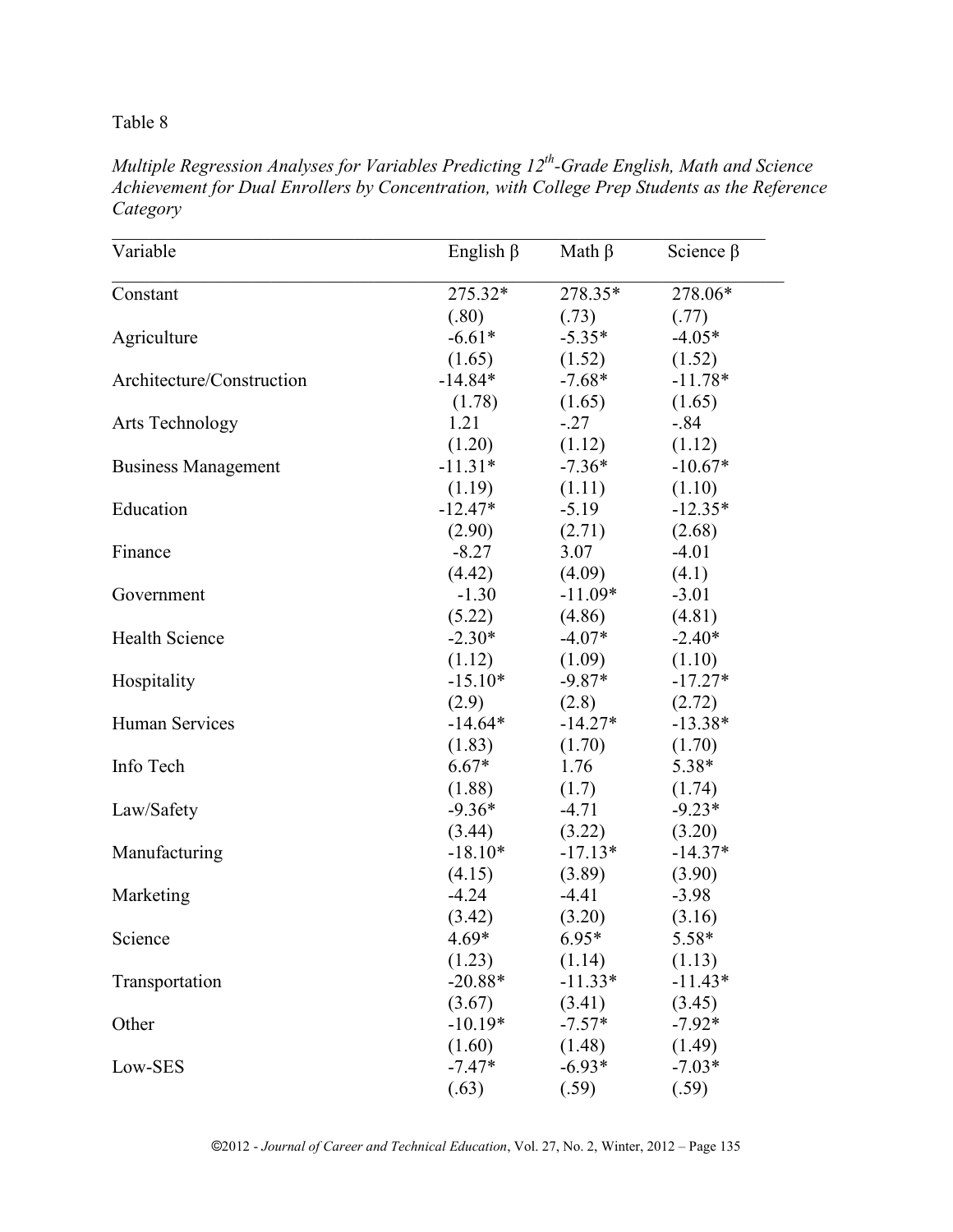| Minority          | $-21.48*$ | $-24.44*$ | $-22.00*$ |
|-------------------|-----------|-----------|-----------|
|                   | (.66)     | (.61)     | (.61)     |
| Female            | $6.70*$   | $-5.14*$  | $-5.12*$  |
|                   | (.67)     | (.62)     | (.63)     |
| Preparation Level | $8.29*$   | $19.10*$  | $11.17*$  |
|                   | (.63)     | (.60)     | (.59)     |
| $R^2$             | .15       | .24       | .19       |

\*= $p < 0.05$ 

Controlling for demographics and preparation levels did not alter the relationship between college prep students and dual enrollers in eight concentrations. Architecture, business, hospitality, human services and "other" dual enrollers still earned significantly lower scores than college prep students in all three subjects. Marketing dual enrollers continued to earn scores that were lower than the scores of their college prep peers, but not significantly. Arts/technology dual enrollers continued to outscore college prep students in English and lag behind them in science and math, but the differences, again, were not statistically significant.

Dual enrollers in three concentrations (science, information technology and finance) compared more favorably to college prep students after we controlled for demographics and preparation levels. Science students' average scores were higher than college prep students' scores in all three subjects but the differences were not statistically significant for English. After we controlled for demographics and preparation levels, they scored significantly higher in all three subjects. On average, information technology dual enrollers outscored college prep students in all three subjects, but the differences were not statistically significant. After we controlled for demographics and preparation levels, information technology dual enrollers scored significantly higher in English and science and higher in math.

There were no significant differences between the average English and science scores of college prep and finance dual enrollers. However, college prep students scored significantly higher, on average, in math. After we controlled for demographics and preparation levels, scores on all three tests did not differ significantly for dual enrolled finance students and their college prep peers.

As with the models that compared dual enrollers with college prep, general track and CTE students, much variation was left unexplained with the models that compared college prep students with dual enrollers in different concentrations. The  $R^2$  s for the three models ranged from .15 for English to .24 for math. Again, we likely would have explained a greater percentage of the variability if we had been able to access a measure of past achievement that did not rely on students' self-reports of preparation levels.

## **Discussion**

The results of this study provide evidence that dual enrollment both challenges the tracking system and fits within its purviews. As a group, dual enrollers did arrive in *High Schools that Work* schools with slightly lower self-reported preparation levels than their college prep peers, especially in English. They also faced slightly greater demographic challenges in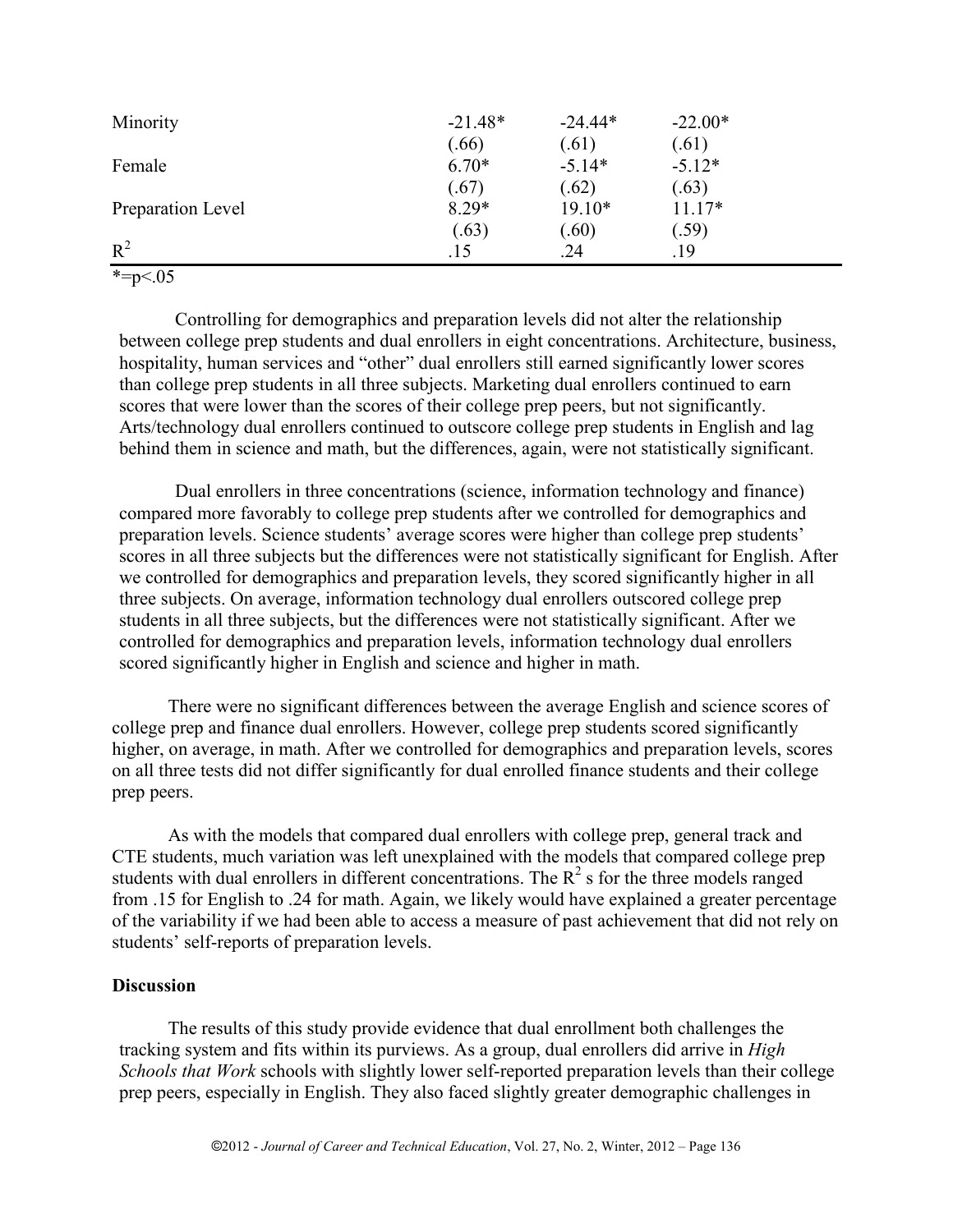that they were more likely to belong to groups (low-income, minority) that have historically experienced lower academic achievement. As such, they fit the profile of lower track students. Further, even after we controlled for these lower preparation levels and also for demographics, dual enrollers' senior-year English, math and science scores remained lower than the scores of their college prep peers. CTE students who did not dual enroll also lagged behind their general track peers.

However, the differences between CTE and general track students were small. The differences between dual enrollers and CTE or general track students were much larger: In general, CTE students looked a lot like general track students while dual enrollers looked a lot like college prep students. The real achievement gap was between CTE and non-CTE students who took college prep courses and CTE and non-CTE students who did not. This suggests that dual enrollment is actually succeeding as a form of detracking. It is doing so by taking lowerperforming students, and offering them an education that combines CTE with academic coursework that permits them to earn test scores that are nearly the same as the scores of college prep peers who were better prepared for high school coursework. These findings—that the academic achievement of dual enrollers closely resembles that of their college prep peers —are in line with the small body of research that compares the achievement levels of dual enrollers and non-dual enrollers with the achievement levels of college prep and general track students (Levesque, 2000; Plank, 2001; Stone & Aliaga, 2005).

Yet the story is not so simple. This study also confirms past research that indicated significant differences between career concentrations (Hudson & Hurst, 1999; Levesque et al., 2011). These results suggest that CTE concentrations are, unto themselves, very different and separate tracks. Further, it appears that the coursework variations associated with different concentrations may further compound the differences between concentrations. College prep students entered high school with higher preparation levels than dual enrollers in any one of the 17 career concentrations, with the exception of science students, who were equally well-prepared in science. Yet after we controlled for demographics, science dual enrollers earned significantly higher scores than college prep students in all three subjects. Information technology dual enrollers earned significantly higher scores in English and science and higher scores in math. In all three subjects, finance dual enrollers' scores were not statistically different than the scores of their college prep peers.

Both before and after we controlled for demographics and preparation levels, arts/technology dual enrollers outscored college prep students in English, but not significantly. They lagged slightly behind them in science and math, but, again, not significantly. In all three subjects, there were no statistically significant differences between marketing dual enrollers and their college prep peers.

Given the relatively low percentages of variability explained by our models, these results should be interpreted with caution. However, the models do provide some indication that the CTE concentrations of science, information technology, finance, arts/technology and marketing are college prep tracks. The remaining concentrations are not. This builds upon past studies that suggest that students in scientifically and technically-oriented concentrations dual enroll at higher rates and earn higher test scores in science than students in other concentrations.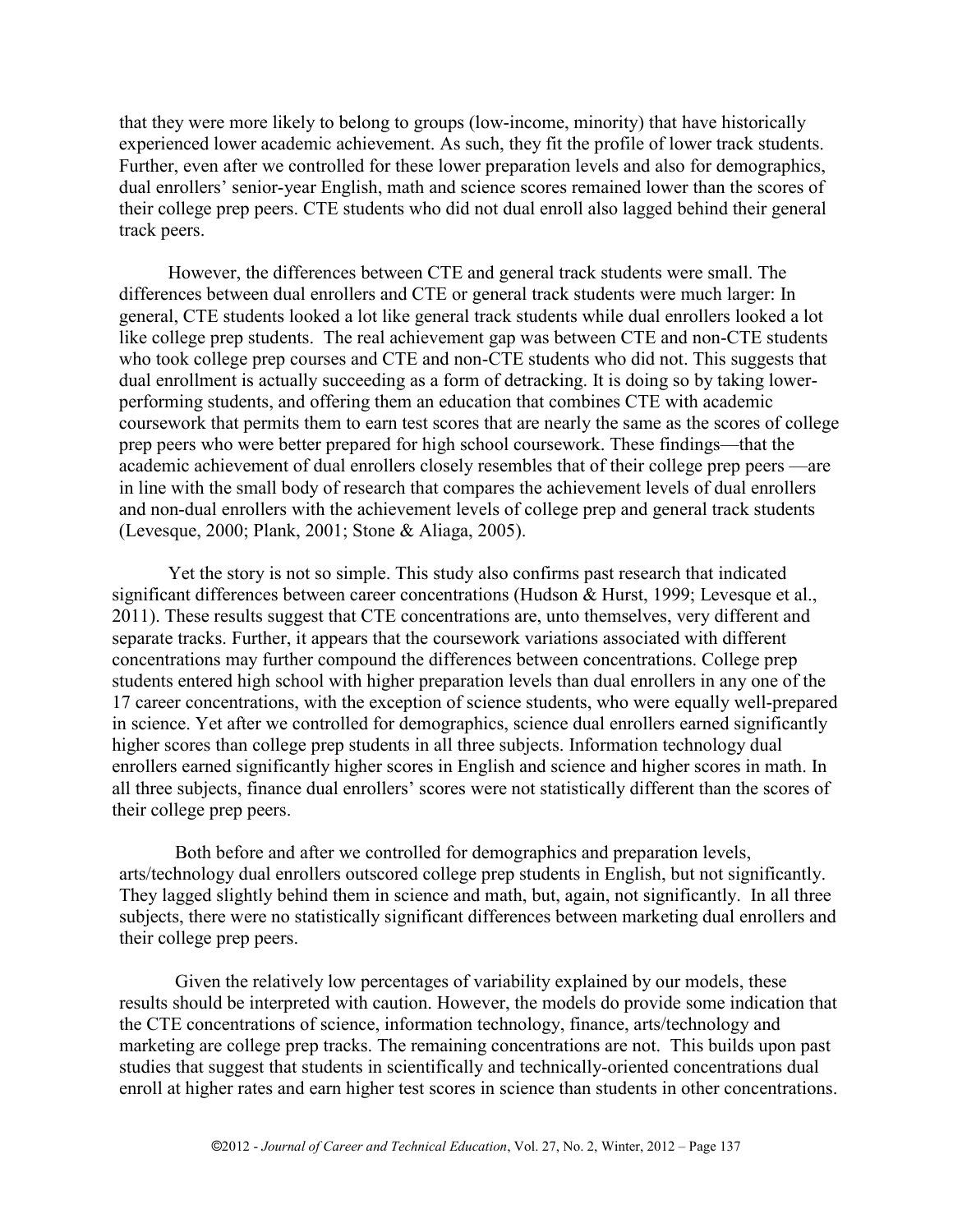(Hudson & Hurst, 1999; Levesque et al., 2011) But not every student interested in science or technology. Further, science is only one of several academic subjects students need to master in order to succeed in postsecondary education. These findings suggest that marketing, finance and arts/technology students may also be promising pathways to postsecondary and career preparation.

The flipside of these findings is that most of the 17 CTE concentrations are not producing students who are as academically well-prepared as their college prep peers, even when they take the same college prep coursework. Perhaps these concentrations are doing a good job of preparing students for careers. Analyses of post-high school salaries and employment rates are beyond the scope of this study. However, academically, concentrations such as transportation and manufacturing are serving as de facto lower tracks in the schools that were the subject of this study. If high schools are truly serious about preparing CTE concentrators for postsecondary education, they should perhaps limit the CTE concentrations they offer to those that produce students who are also academically well-prepared. Alternatively, they should consider increasing the academic rigor of the CTE coursework in the concentrations that are not currently producing college-ready graduates. At the very least, schools should disaggregate results by career concentrations in order to identify and address the strengths and weaknesses of each program. Otherwise, they risk remaining nineteenth century style sorting factories that provide some students with educational the opportunity to wash the dishes and others with the educational opportunity to own the restaurant.

## **REFERENCES**

- ACT. (2006). *Ready for college and ready for work: Same or different?* Retrieved from the ACT website:<http://www.act.org/research/policymakers/pdf/ReadinessBrief.pdf>
- Agodini, R., Uhl, S. & Novak, T. (2004). *Factors that influence participation in secondary vocational education.* Retrieved from the Mathematica Policy Research website: <http://www.mathematica-mpr.com/publications/pdfs/vocationalfactors.pdf>
- Aliaga, O., Kotamraju, P. & Stone, J. (2012). *A typology for understanding the career and technical education credit-taking experience of high school students.* Retrieved from the National Research Center for Career and Technical Education website: [http://www.nrccte.org/sites/default/files/publication-files/nrccte\\_cte\\_typology.pdf](http://www.nrccte.org/sites/default/files/publication-files/nrccte_cte_typology.pdf)
- Bae, S. H., Gray, K. & Yeager, G. (2007). A Retrospective Comparison of Career and Technical Education Participants and Non-Participants on a State-Mandated Proficiency Test. *Career and Technical Education Research*, 32(1), pp. 9-22.
- Castellano, M., Stringfield, S. & Stone, J. (2003). Secondary career and technical education and comprehensive school reform: Implications for research and practice. *Review of Educational Research*, 73(2), 231-272.

Hallinan, M. T. (1994). Tracking: From theory to practice*. Sociology of Education*, 67(2), 79-84.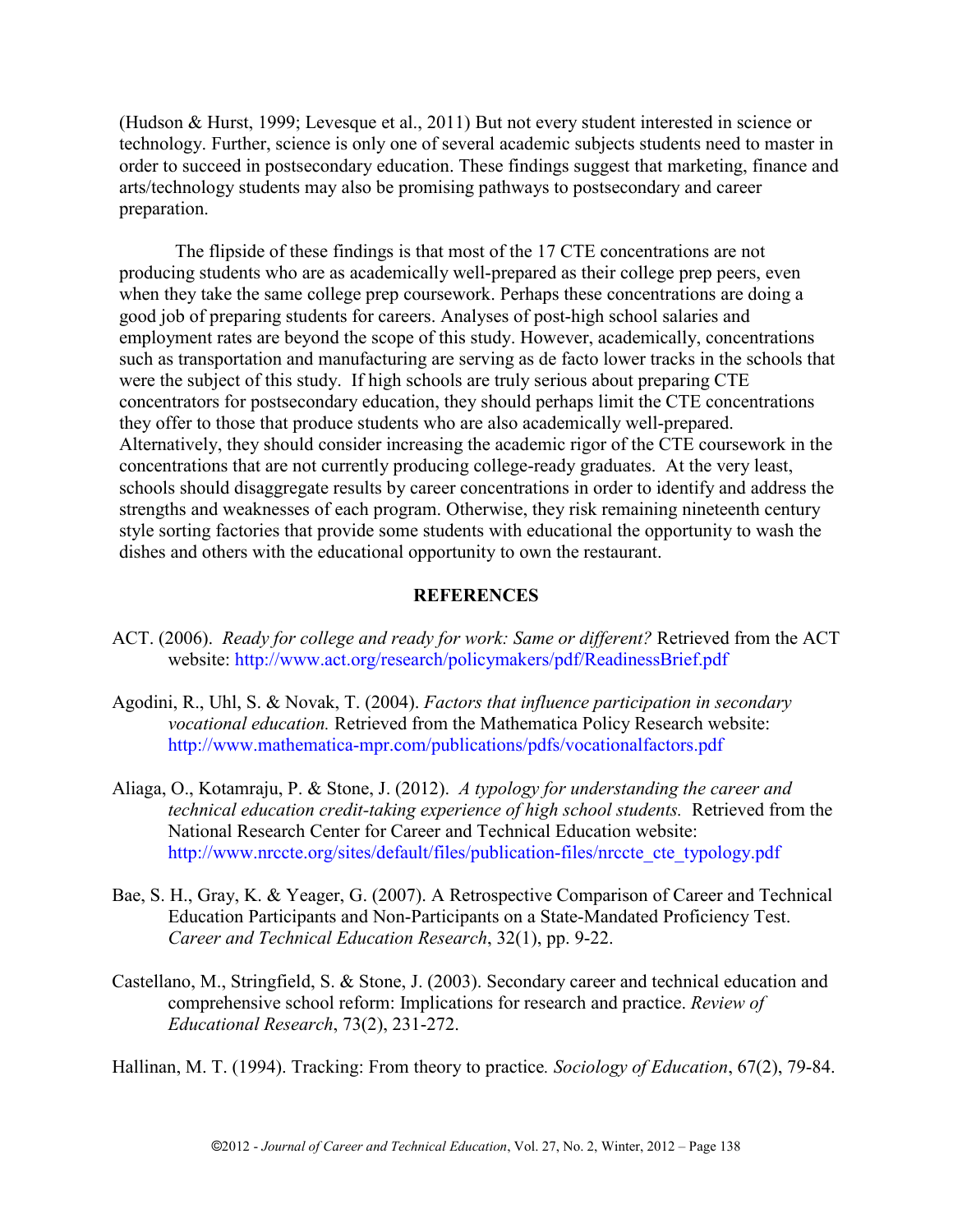- Hudson, L. & Hurst, D. *Students who prepare for college and a vocation* (NCES Report No. 1999-072). Retrieved from the website of the National Center for Education Statistics: <http://nces.ed.gov/pubs99/1999072.pdf>
- Jackson, D. (2011, March14). Obama seeks to end 'status quo' of education law. *USA Today.*  Retrieved from www.usatoday.com
- Levesque, K, Lauen, D.,Teitelbaum, P., Alt, M., Libera, S., Nelson, D. (2000). *Vocational education in the United States: Toward the year 2000* (NCES Report No. 2000-029). Retrieved from the National Center for Education Statistics website: <http://nces.ed.gov/pubs2000/2000029.pdf>
- Levesque, K., Laird, J., Hensley, E., Choy, S. Cataldi, E. & Hudson, L. (2008). *Career and technical education in the United States: 1990 to 2005* (NCES Report No. 2008-035). Retrieved from the National Center for Education Statistics website: <http://nces.ed.gov/pubs2008/2008035.pdf>
- Levesque, K., Wun, J. & Green, C. (2011). *Statistics in brief: Science achievement and occupational career/technical education coursetaking in high school: The class of 2005* (NCES Report No. 2010-021). Retrieved from National Center for Education Statistics website: <http://nces.ed.gov/pubs2010/2010021.pdf>
- Lucas, S. (1999). *Tracking inequality: Stratification and mobility in American high schools.* New York, NY: Teachers College Press.
- National Governor's Association & Council of Chief State School Officers. (2010). *Introduction to the common core state standards.* Retrieved from the Common Core State Standards Initiative:<http://www.corestandards.org/assets/ccssi-introduction.pdf>
- Oakes, J. (2005). *Keeping track: How schools structure inequality: Second edition.* New Haven, CT: Yale University Press.
- Oakes, J., Slevin, M., Karoly, L., & Guiton, G. (1992). *Educational matchmaking: Academic and vocational tracking in comprehensive high schools*. Retrieved from the RAND website: <http://www.rand.org/content/dam/rand/pubs/reports/2007/R4189.pdf>
- Plank, S., DeLuca, S. & Estacion, E. (2005). *Dropping out of high school and the place of career and technical education: A survival analysis of surviving high school.* Columbus, Ohio: National Dissemination Center for Career and Technical Education.
- Shettle, C., Roey, S., Mordica, J., Perkins, R., Nord, C., Teodorovic, J., Brown, J., Lyons, M., Averett, C., Kastberg, D. (2007). *The nation's report card: America's high school graduates* (NCES Report Number 2007-467). Washington, DC: Government Printing Office.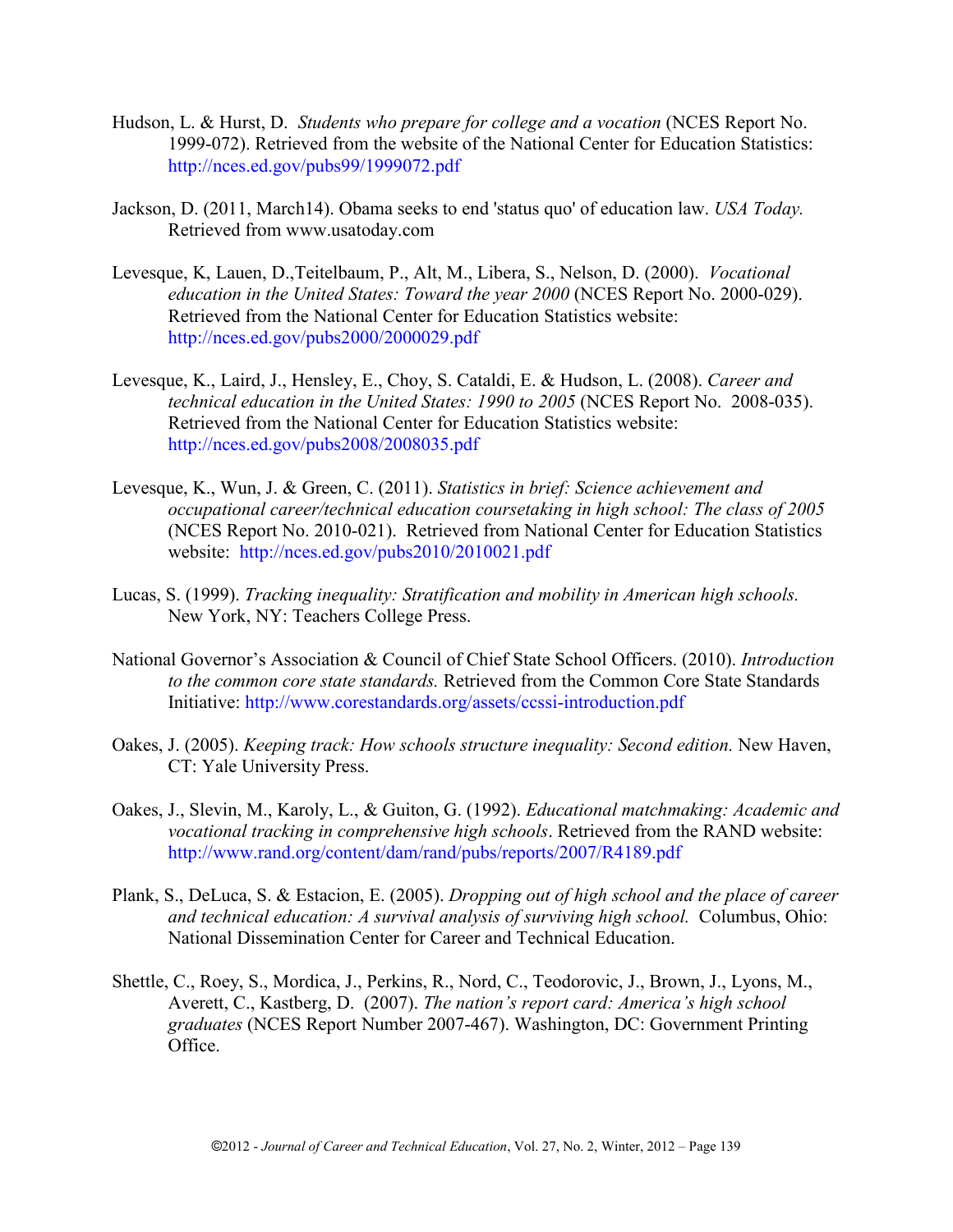- Southern Regional Education Board. (2011). *Access to challenging and relevant learning opportunities improves achievement for all: A comparison of most-improved and nonimproved HSTW schools from 2004 to 2006.* Atlanta, GA: Southern Regional Education Board.
- Stone, J. (2005). The neglected majority-- revisited. *Journal of Career and Technical Education*, 21(2), 67-82.
- Stone, J. & Aliaga, O. (2005). Career and technical education and school-to-work at the end of the 20<sup>th</sup> Century: Participation and outcomes. *Career and Technical Education Research*, 30(2), 123-142.
- U.S. Department of Education. (2011). *Fiscal year 2012 budget summary.* Retrieved from the US Department of Education website: [http://www2.ed.gov/about/overview/budget/budget12/summary/edlite](http://www2.ed.gov/about/overview/budget/budget12/summary/edlite-section2a.html#title1lea)[section2a.html#title1lea](http://www2.ed.gov/about/overview/budget/budget12/summary/edlite-section2a.html#title1lea)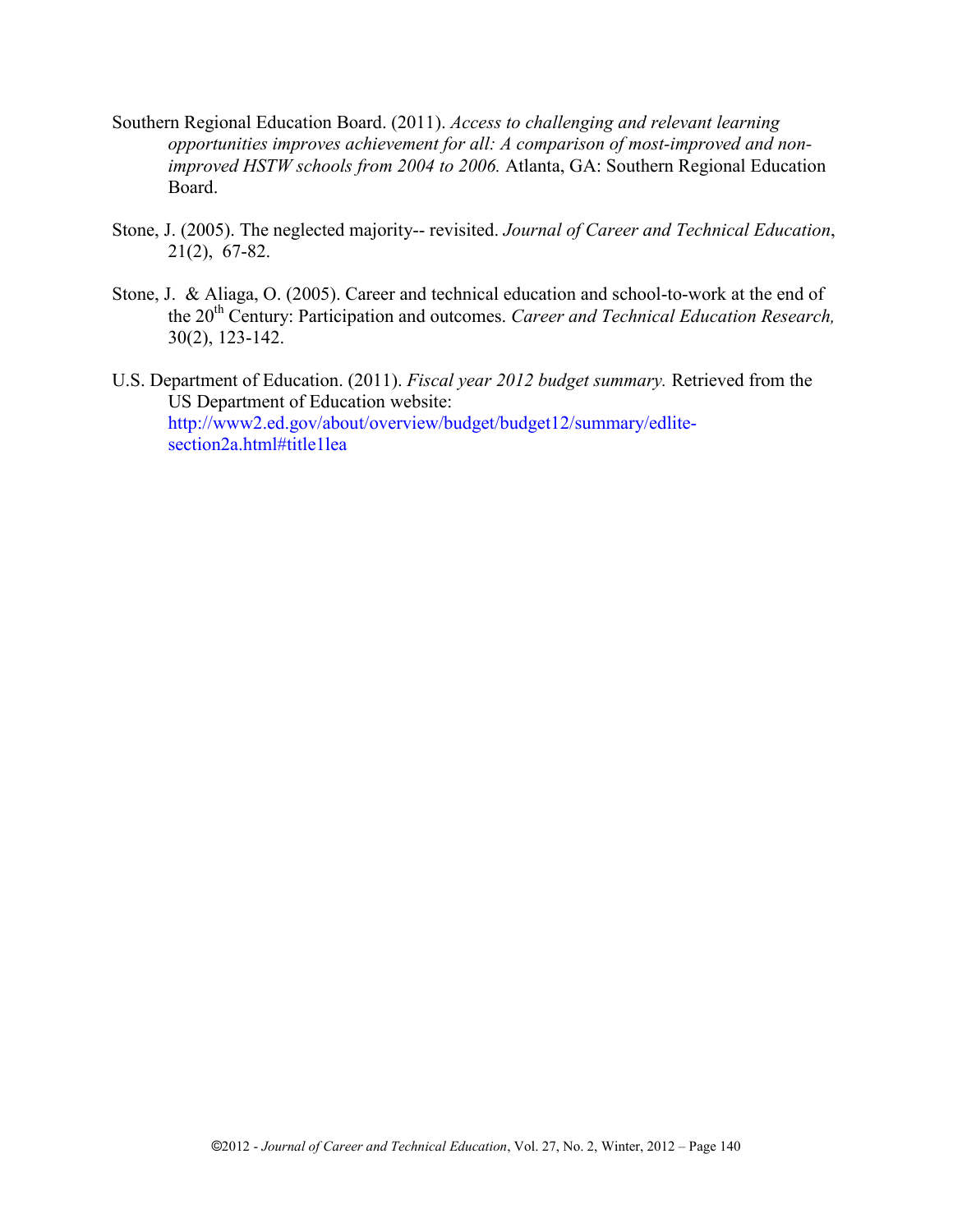# *Appendix A*

# Explanations of CTE Concentrations

| <b>CTE Concentration</b>                      | <b>Description</b>                                                                                                                                                                                    |
|-----------------------------------------------|-------------------------------------------------------------------------------------------------------------------------------------------------------------------------------------------------------|
| Agriculture, food &<br>natural resources      | Food products and processing systems, plant systems, animal<br>systems, power, structural and technical systems, natural resources<br>systems, environmental services systems, agribusiness systems   |
| Architecture &<br>construction                | Design/preconstruction, construction, maintenance/operations                                                                                                                                          |
| Arts, A/V technology<br>& communications      | Audio and video technology and film, printing technology, visual<br>arts, performing arts, journalism and broadcasting,<br>telecommunications                                                         |
| Business,<br>management &A8<br>administration | Management, business financial management and accounting, human<br>resources, business analysis, marketing, administrative and<br>information support                                                 |
| Education & training                          | Administration and administrative support, professional support<br>services, teaching/training                                                                                                        |
| Finance                                       | Financial and investment planning, business financial management,<br>banking and related services, insurance services                                                                                 |
| Government & public<br>administration         | Governance, national security, foreign service, planning, revenue and<br>taxation, regulation, public management and administration                                                                   |
| Health science                                | Therapeutic services, diagnostic services, health informatics, support<br>services, biotechnology and research development                                                                            |
| Hospitality &<br>Tourism                      | Restaurants and food/beverage services, lodging, travel and tourism,<br>recreation, amusements and attractions                                                                                        |
| Human services                                | Early childhood development and services, counseling and mental<br>health services, family and community services, personal care<br>services, consumer services                                       |
| Information<br>technology                     | Network systems, information support and services, interactive<br>media, programming and software development                                                                                         |
| Law, public safety,<br>corrections & security | Correction services, emergency and fire management services,<br>security and protective services, law enforcement services, legal<br>services                                                         |
| Manufacturing                                 | Production, manufacturing, production process development,<br>maintenance, installation and repair, quality insurance, logistics and<br>inventory control, health, safety and environmental assurance |